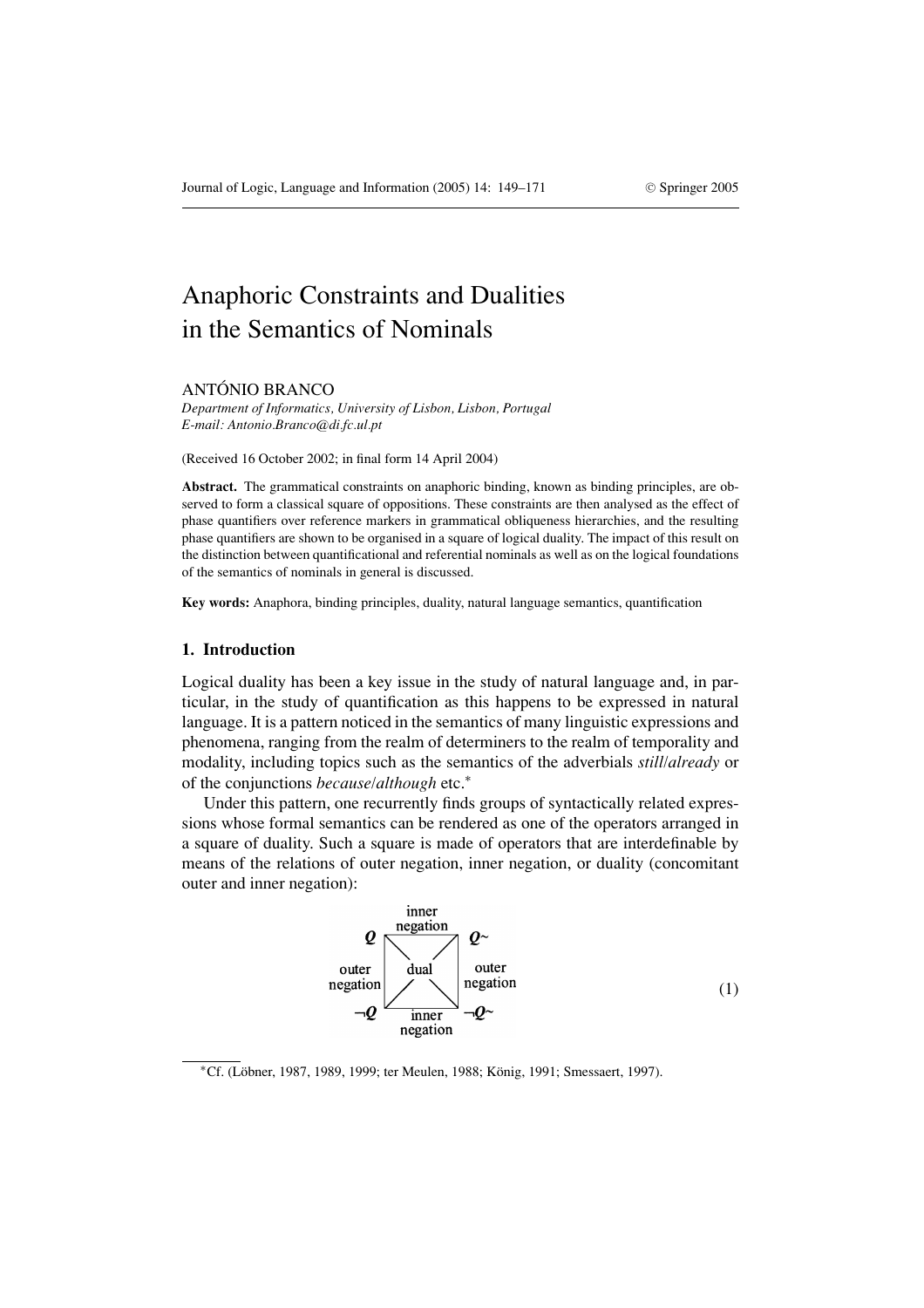The semantic values of the English expressions *every N, no N, some N* and *not every N*, or their translational equivalents in other natural languages, provide the classical example of an instantiation of the square above:



In this connection, Löbner (1987) suggested that the emergence of a notoriously non-trivial square of logical duality between the semantic values of natural language expressions is a major empirical touchstone to ascertain their quantificational nature; and van Benthem (1991), while noting that the ubiquity of the square of duality may be the sign of a semantic invariant possibly rooted in some cognitive universal, highlighted its heuristic value for research on quantification inasmuch as "it suggests a systematic point of view from which to search for comparative facts" (p. 23) — hints we will explore in the present paper.

Given our purpose here, it is of note that the square of duality in (1) is different and logically independent from the classical square of oppositions in (2):



The difference lies in the fact that duality, inner negation and outer negation are third order concepts, while compatibility, contrariness and implication are second order concepts. As a consequence, it is possible to find instantiations of the square of oppositions without a corresponding square of duality, and vice-versa.<sup>∗</sup>

Although the two squares are logically independent, the empirical emergence of a square of oppositions for the semantic values of natural language expressions naturally raises the question about the possible existence of an associated square of duality, and about the quantificational nature of these expressions. This is where we get focussed into the research issue of this paper given the emergence of a square of oppositions with the grammatical constraints on anaphoric binding, also known as binding principles.

<sup>∗</sup>Vd. (L¨obner, 1987) for examples and discussion.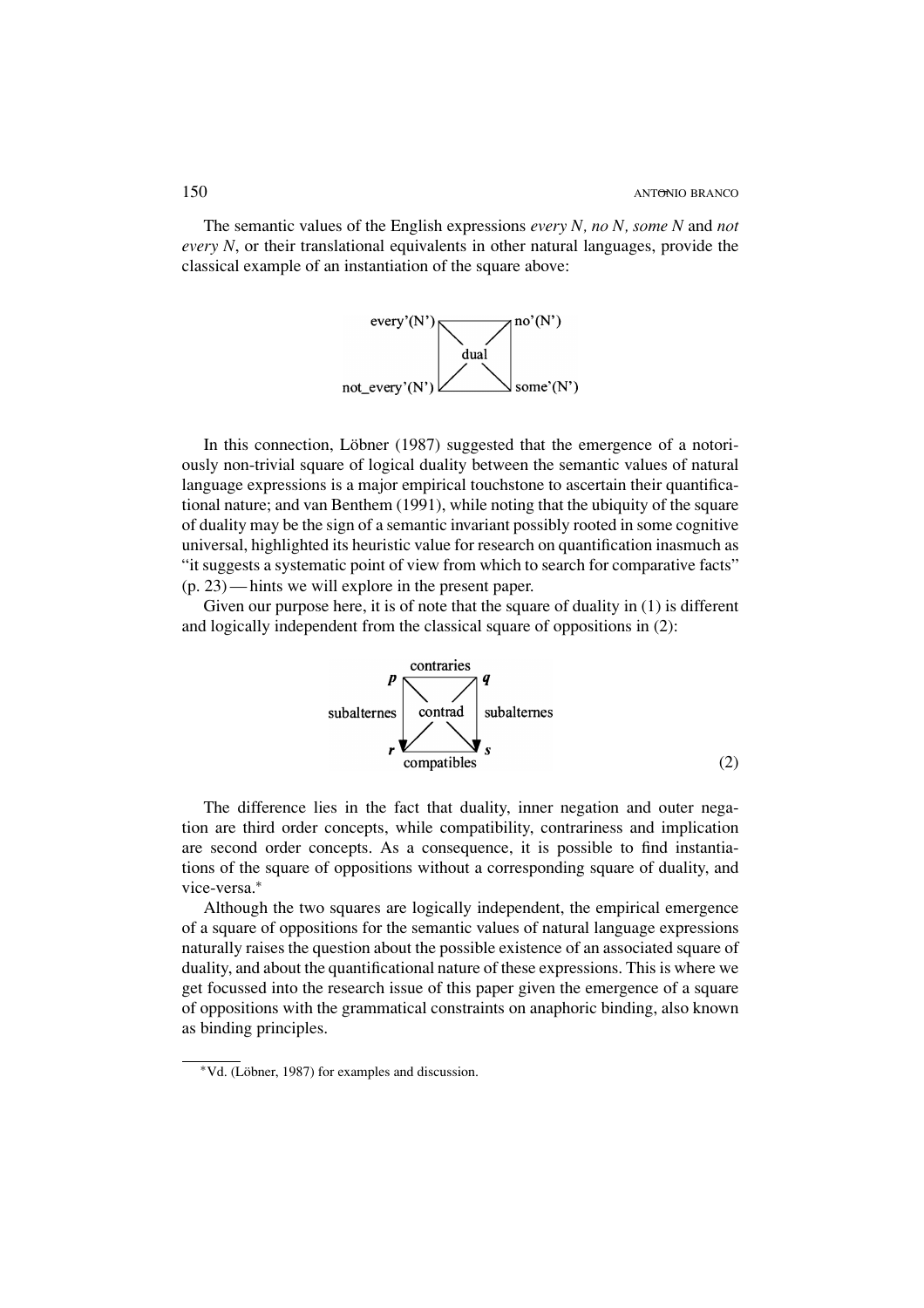### **2. Anaphoric Binding Constraints**

Binding principles capture generalisations concerning the constraints on the relative positioning of anaphors with respect to their admissible antecedents in the grammatical geometry of sentences.

From an empirical perspective, these constraints stem from what appears as quite cogent generalisations and exhibit a universal character, given the hypothesis of their parameterised validity across natural languages. From a conceptual point of view, in turn, the relations among the definitions of binding constraints involve non-trivial cross symmetry, which lends them a modular nature and provides further strength to the plausibility of their universal character. Binding principles, together with their auxiliary notions, have thus been considered one of the most significant modules of grammatical knowledge, usually termed as "binding theory" in generative linguistics.

#### 2.1. CONSTRAINTS

We follow here the definition of binding constraints and the approach to binding theory proposed in (Pollard and Sag, 1994), and subsequent discussion and extension in (Xue et al., 1994; Branco, 1996, 2000, 2002a,b; Branco and Marrafa, 1997, 1999; Manning and Sag, 1999; Wechsler, 1999; Koenig, 1999; Richter et al., 1999; Golde, 1999; Kiss, 2001) which is presented below together with some examples, as a set of four constraints as originally proposed in (Xue et al., 1994).<sup>∗</sup>

These constraints on the anaphoric capacity of nominals induce a partition of the set of anaphors into four classes. According to this partition, every nominal phrase anaphor is of one of the following anaphoric types: Short-distance reflexive, long-distance reflexive, pronoun, or nonpronoun.

(3)

**Principle A:** A locally o-commanded short-distance reflexive must be locally o-bound.

 $\ldots$  *X<sub>x</sub>* ... [Lee<sub>*i*</sub>'s friend]<sub>*j*</sub> thinks [[Max<sub>*k*</sub>'s neighbour]<sub>*l*</sub> likes himself<sup>∗</sup>*x*/∗*i*/<sup>∗</sup> *<sup>j</sup>*/∗*k*/*<sup>l</sup>*].

**Principle Z:** An o-commanded long-distance reflexive must be o-bound.

... *Xx* ...[O amigo do Lee*i*]*<sup>j</sup>* acha [que[o vizinho  $\ldots$  *X<sub>x</sub>* . . .the friend of the Lee thinks that the neighbour do Max*<sup>k</sup>* ]*<sup>l</sup>* gosta dele pr´oprio <sup>∗</sup>*x*/∗*i*/*j*/∗*k*/*<sup>l</sup>*]. (Portuguese) of the Max likes of him self

<sup>∗</sup>For an overview on how grammatical binding constraints are accommodated in different grammatical frameworks, see (Everaert, 2000).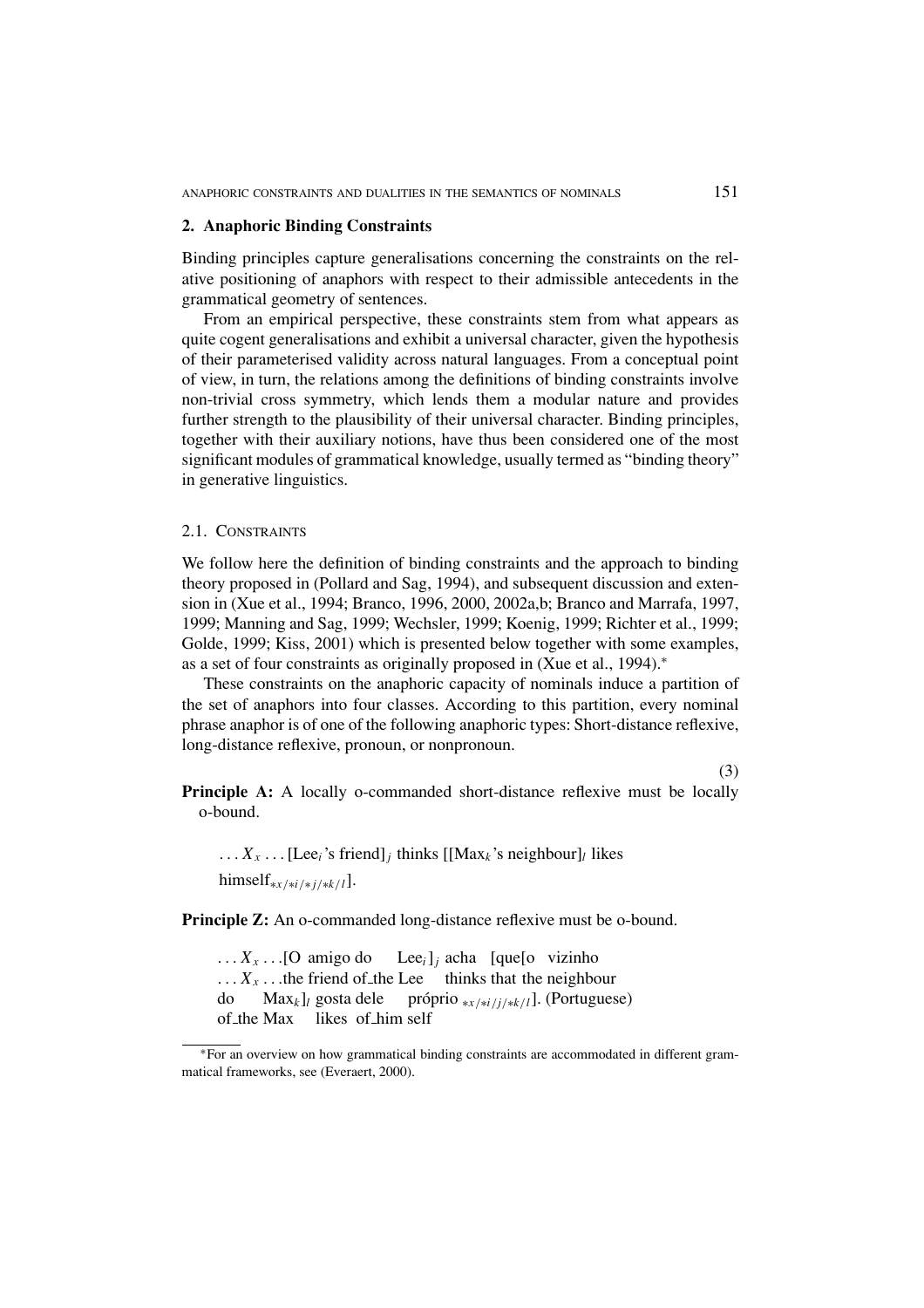'... *Xx* ...[Lee*i*'s friend]*<sup>j</sup>* thinks [[Max*<sup>k</sup>* 's neighbour]*<sup>l</sup>* likes him<sup>∗</sup>*x*/∗*i*/*j*/∗*<sup>k</sup>* / himself*l*].'

**Principle B:** A pronoun must be locally o-free.

...  $X_x$ ... [Lee<sub>*i*</sub>'s friend]<sub>*j*</sub> thinks [[Max<sub>*k*</sub>'s neighbour]<sub>*l*</sub> likes him<sub>*x*/*i*//*i*/*k*/\**l*].</sub>

**Principle C:** A non-pronoun must be o-free.

...  $X_x$ ... [Lee<sub>i</sub>'s friend]<sub>*j*</sub> thinks [[Max<sub>k</sub>'s neighbour]<sub>*l*</sub> likes the boy<sub>x/*i*/\**i*/k/\**l*].</sub>

# 2.2. PARAMETERISATION

The empirical generalizations stated above are captured with the help of a few auxiliary notions. For many of these auxiliary notions, their final value or definition is amenable to be set according to a range of options. As briefly exemplified below, this parameterisation may be driven by the particular language at stake, by the relevant predicator selecting the anaphor, by the specific anaphor, etc.<sup>∗</sup>

*O-binding* is such that *x* o-binds *y* iff *x* o-commands *y* and *x* and *y* are coindexed (*o-freeness* is non o-binding).

*Coindexation* is meant to represent an anaphoric link between the expressions with the same index  $($ ...  $X_x$ ...' represents a generic, extrasentential antecedent).

# 2.2.1. *Command*

*O-command* is a partial order defined on the basis of obliqueness hierarchies, possibly embedded in each other along the relation of subcategorisation: "Y o-commands Z just in case either Y is less oblique than Z; or Y o-commands some X that subcategorises for Z; or Y o-commands some X that is a projection of Z" (Pollard and Sag, 1994, p.279).<sup>\*\*</sup> Accordingly, in a clause, the Subject o-commands the Direct Object, the Direct Object o-commands the Indirect Object, etc.; and in a multiclausal sentence, the arguments in the upwards clauses o-command the arguments in the successively embedded clauses.

In languages like English, the o-command order can be established over the obliqueness hierarchies of active and passive sentences alike:∗∗∗

John*<sup>i</sup>* shaved himself*<sup>i</sup>* . John*<sup>i</sup>* was shaved by himself*<sup>i</sup>* .

In some other languages, only the obliqueness hierarchy of the unmarked construction of a given syntactic alternation is available to support the o-command order

to parameterisation, see (Branco, 2002a). ∗∗For a discussion of the notion of obliqueness as well as further references on this topic, see (Pollard and Sag, 1987, Sec. 5.2).

<sup>∗</sup>For an efficient verification procedure of the constraints in (3) in a unification-based setting, open

<sup>\*\*\*</sup>Cf. (Jackendoff, 1972) and (Pollard and Sag, 1994).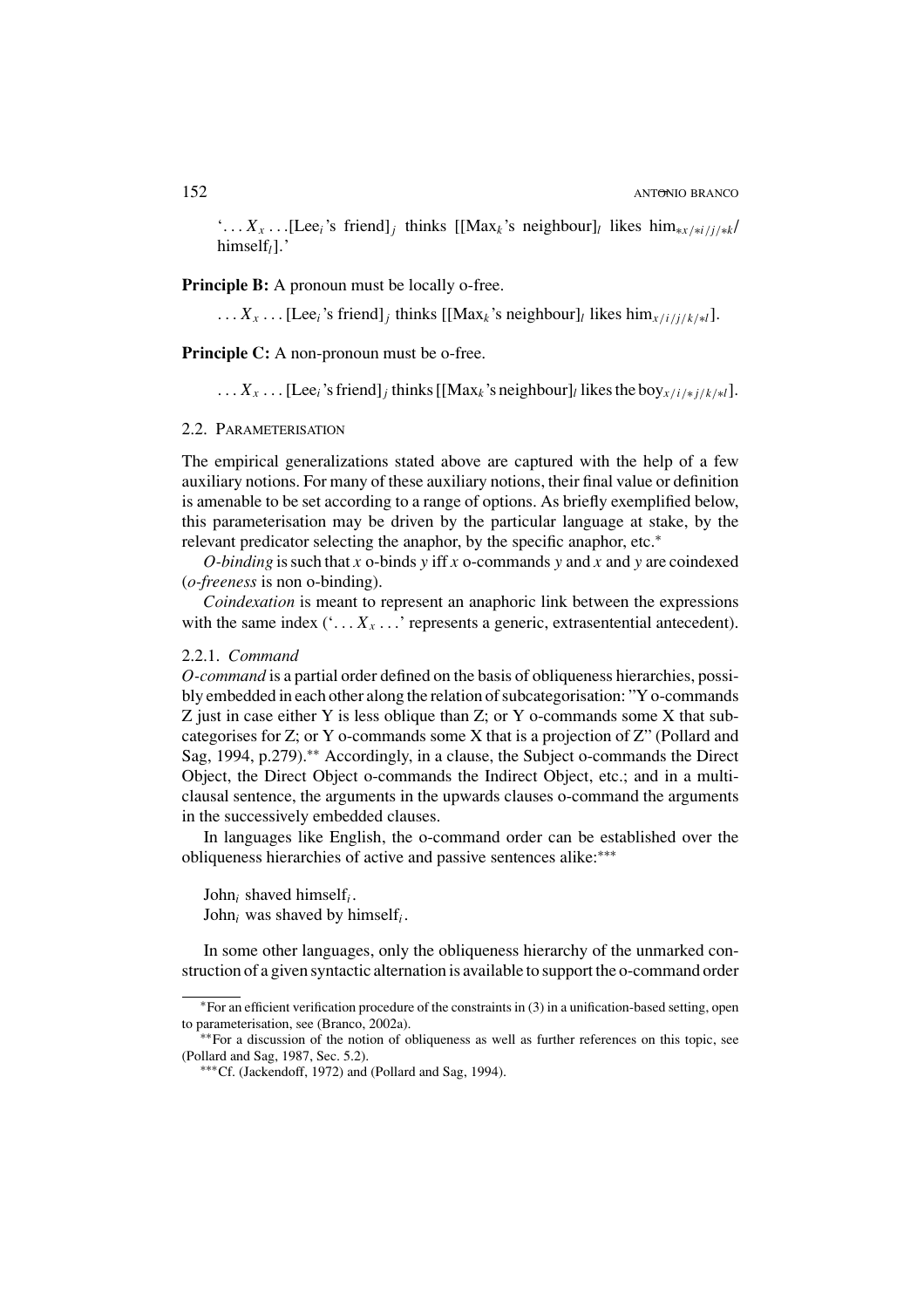relevant for binding constraints both in the unmarked and the marked constructions of the alternation. This is the case, for example, of the alternation active/objective voice in Toba Batak. In this language, a reflexive in Object position of an active voice sentence can have the Subject as its antecedent, but not vice-versa:<sup>∗</sup>

mang-ida diri-na*<sup>i</sup>* si John*<sup>i</sup>* . (Toba Batak) [ACTIVE-saw himself<sub>Object</sub>]<sub>VP</sub> PM John<sub>Subject</sub> 'John*<sup>i</sup>* saw himself*<sup>i</sup>* .' mang-ida si John*<sup>i</sup>* diri-na<sup>∗</sup>*<sup>i</sup>* . [ACTIVE-saw PM John<sub>Object</sub>]<sub>VP</sub> himself<sub>Subject</sub>

Taking the objective voice paraphrase corresponding to the active sentence above, the binding pattern is inverted: A reflexive in Subject position can have the Object as its antecedent, but not vice-versa, thus revealing that the obliqueness hierarchy relevant for the verification of its binding constraint remains the hierarchy of the corresponding active voice sentence above:

di-ida diri-na<sup>∗</sup>*<sup>i</sup>* si John*<sup>i</sup>* . [OBJECTIVE-saw himself<sub>Object</sub>]<sub>*VP*</sub> PM John<sub>Subject</sub> di-ida si John*<sup>i</sup>* diri-na*<sup>i</sup>* . [OBJECTIVE-saw PM John<sub>Object</sub>]<sub>*VP*</sub> himself<sub>Subject</sub> 'John*<sup>i</sup>* saw himself*<sup>i</sup>* .'

# 2.2.2. *Subject-Orientedness*

O-command may take the shape of a linear or a non linear order depending on the specific obliqueness hierarchy upon which it is realised.

In a language like English, the arguments in the subcategorisation frame of a predicator are typically arranged in a linear obliqueness hierarchy.

In some other languages, the obliqueness hierarchy upon which the o-command order is based may happen to be non linear: In the subcategorisation frame of a predicator, the Subject is less oblique than any other argument while the remaining arguments are not comparable to each other under the obliqueness relation. As a consequence, in a clause, a short-distance reflexive with an Indirect Object grammatical function, for instance, may only have the Subject as its antecedent, its only local o-commander.∗∗

This Subject-orientedness effect induced on the anaphoric capacity of reflexives by the non linearity of the o-command relation can be observed in contrasts like the following:∗∗∗

<sup>∗</sup>Cf. (Manning and Sag, 1999, p. 72).

<sup>∗∗</sup>For a thorough argument and further evidence also motivated independently of binding facts see (Branco, 1996, 2000) and (Branco and Marrafa, 1997). In some languages, there can be an additional requirement that the subject be animated to qualify as a commander to certain anaphors. On this, see a.o. (Huang and Tang, 1991; Xue et al., 1994) about Chinese *ziji*. ∗∗∗Lars Hellan p.c. See also (Hellan, 1988, p. 67).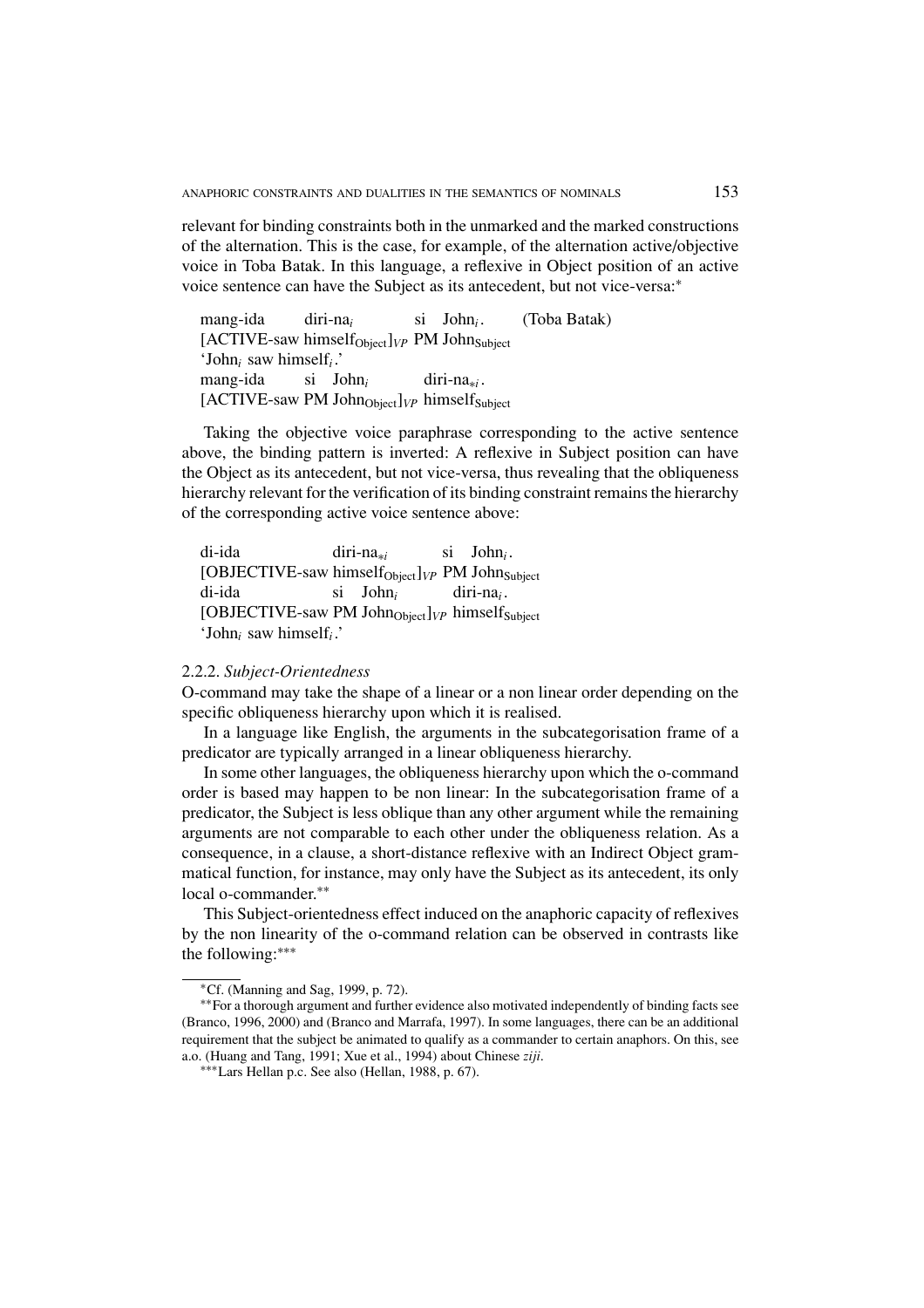Lars<sub>*i*</sub> fortalte Jon<sub>*j*</sub> om seg selv<sub>*i*/\**j*</sub>. (Norwegian) Lars told Jon about seg self 'Lars*<sup>i</sup>* told Jon*<sup>i</sup>* about himself*<sup>i</sup>*/<sup>∗</sup> *<sup>j</sup>* .' Lars<sub>*i*</sub> fortalte Jon<sub>*i*</sub> om ham selv<sub>\**i*/*j*</sub>. Lars told Jon about him self 'Lars*<sup>i</sup>* told Jon*<sup>i</sup>* about him*<sup>i</sup>*/<sup>∗</sup> *<sup>j</sup>* .'

In the first sentence above, the reflexive cannot have the Direct Object as its antecedent given that the Subject is its only local o-commander in the non linear obliqueness hierarchy. In the second sentence, under the same circumstances, a pronoun presents the symmetric pattern: It can have any co-argument as its antecedent except the Subject, its sole local o-commander.

# 2.2.3. *Locality*

The *local domain* of an anaphor results from the partition of sentences and associated grammatical geometry into two zones of greater or less proximity with respect to the anaphor.

Typically, the local domain coincides with the immediate selectional domain of the predicator directly selecting the anaphor, as in the examples above in (3).

In some cases, there may be additional requirements that the local domain is circumscribed by the first selecting predicator that happens to be finite, bears tense or indicative features, etc.<sup>∗</sup> One such example can be found in:∗∗

Jón<sub>i</sub> segir að [Maria<sub>*i*</sub> elskar sig<sub>∗i//</sub>]. (Icelandic) Jón says-IND that Maria loves-IND himself 'J´on*<sup>i</sup>* says-that [Maria *<sup>j</sup>* loves himself<sup>∗</sup>*<sup>i</sup>* / herself*j*].'  $[Jón<sub>i</sub> segir að [Maria<sub>i</sub> elski sig<sub>i/i</sub>].$ Jón says-IND that Maria loves-SUBJ himself '[Jón<sub>i</sub> says-that [Maria *j* loves himself<sub>*i*</sub>/herself<sub>*i*</sub>].'

In the first sentence above, the verb in the embedded clause is Indicative and the local domain of its Direct Object is circumscribed to this clause as the reflexive cannot have the Subject of the upwards clause as its antecedent. The second sentence is identical to the first one except that the mood of the embedded verb is now Subjunctive. This leads to a change in the local domain of the reflexive: It can now have also the upwards Subject as its antecedent, thus revealing that its local domain is determined by the first selecting verb in the Indicative, which happens now to be the verb of the upwards clause.

In some other languages, there are anaphors whose local domain is the immediate selectional domain not of the directly selecting predicator but of the immediately

<sup>∗</sup>Vd. (Manzini and Wexler, 1987; Koster and Reuland, 1991; Dalrymple, 1993) for further details. ∗∗Cf. Manzini and Wexler (1987, p. 417).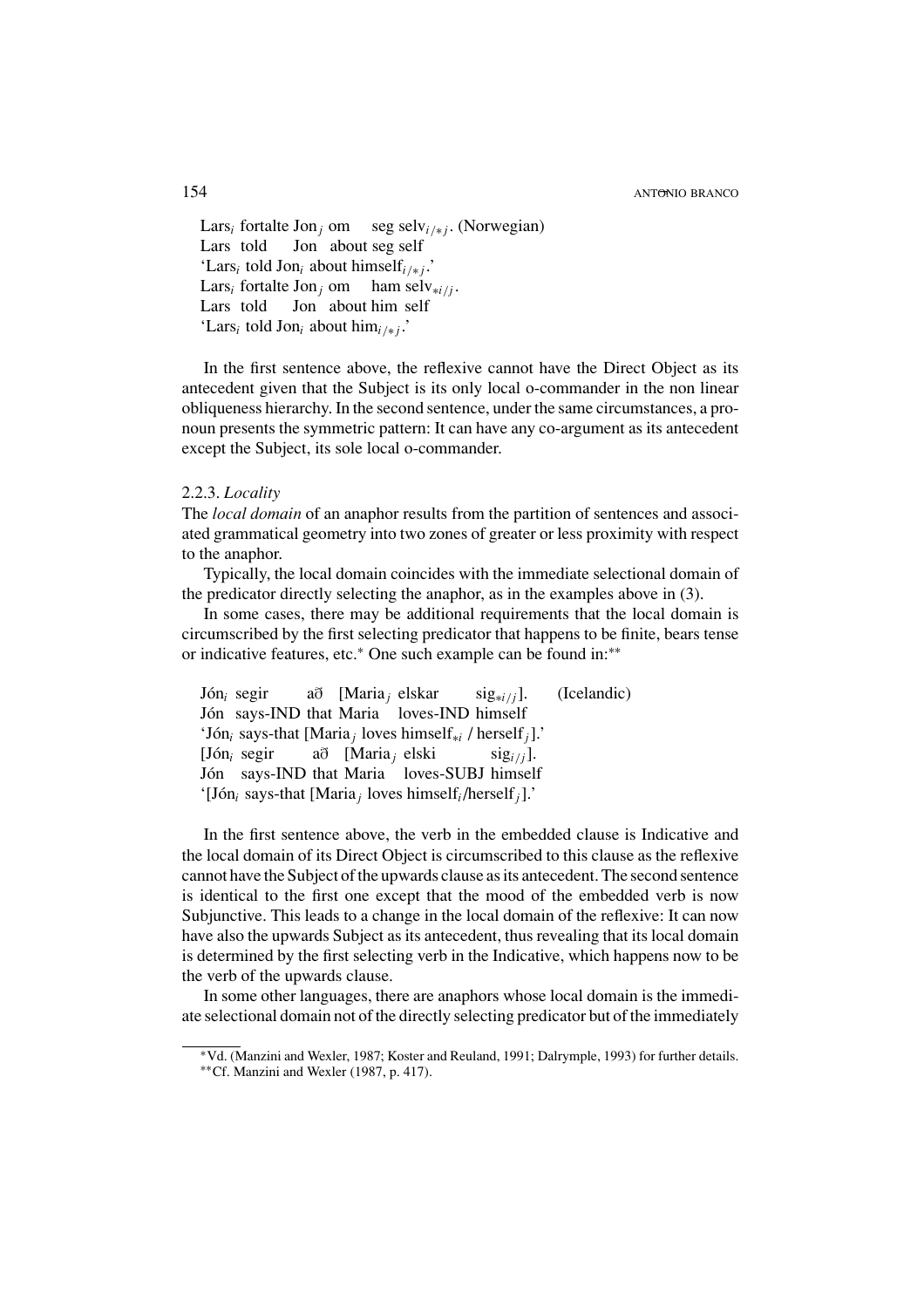upwards predicator, irrespective of the inflectional features of the directly or indirectly selecting predicators. This seems to be the case of the Greek *o idhios*: ∗

O Yannis*<sup>i</sup>* ipe stin Maria [oti o Costas*<sup>j</sup>* pistevi [oti o the Yannis told the Maria that the Costas believes that the Vasilis<sub>k</sub> aghapa ton idhio<sub>??*i*/*i*/\*k<sup></sup>]]. (Greek)</sub> Vasilis loves the same. 'Yannis*<sup>i</sup>* told Maria that [Costas*<sup>j</sup>* believes that [Vasilis*<sup>k</sup>* loves him??*<sup>i</sup>*/*j*/∗*<sup>k</sup>* ]].'

# 2.3. O-BOTTOM POSITIONS AND EXEMPTION

For the interpretation of a anaphor to be accomplished, an antecedent has to be found for it. Such an antecedent is to be picked from the set of its o-commanders if the anaphor is a long-distance reflexive, or from the set of its local o-commanders if it is a short-distance reflexive. This requirement may not be satisfied in some specific cases, namely when the reflexive occurs in a syntactic position such that it is the least element of its o-command order, in an o-bottom position for short. In such circumstances, it has no o-commander (other than itself, if the o-command relation is formally defined as a reflexive relation) to qualify as its antecedent.

As a consequence, in some languages, the local domain for the short-distance reflexive which happens to be the least element of its local obliqueness order may be (re)set as containing the o-commanders of the reflexive in the local domain circumscribed by the immediately upwards predicator. One such example for a nominal domain can be found in:∗∗

Gernot*<sup>i</sup>* dachte, dass Hans*<sup>j</sup>* dem Ulrich*<sup>k</sup>* [Marias*<sup>l</sup>* Bild von Gernot thought that Hans the Ulrich Maria's picture of sich<sup>∗</sup>*i*/<sup>∗</sup> *<sup>j</sup>*/∗*k*/*<sup>l</sup>*] ¨uberreichte. (German) self gave 'Gernot*<sup>i</sup>* thought that Hans*<sup>j</sup>* gave Ulrich*<sup>k</sup>* [Maria*l*'s picture of himself<sub>\**i/\*i/\*k*/herself<sub>l</sub>].'</sub> Gernot*<sup>i</sup>* dachte, dass [Hans*<sup>j</sup>* dem Ulrich*<sup>k</sup>* ein Bild von Gernot thought that Hans the Ulrich a picture of sich<sup>∗</sup>*i*/*j*/*<sup>k</sup>* uberreichte]. ¨ self gave 'Gernot*<sup>i</sup>* thought that [Hans*<sup>j</sup>* gave Ulrich*<sup>k</sup>* [a picture of himself $_{*i/i/k}$ ].'

In the first sentence above, the short-distance reflexive is locally o-commanded by *Maria* and only this nominal can be its antecedent. In the second sentence, the

<sup>∗</sup>Valia Kordoni and Alexis Dimitriadis p.c. See also (Iatridou, 1986; Varlokosta, 1993), and

<sup>\*\*</sup>Tibor Kiss p.c., which is a development with regards to his data in Kiss (2001).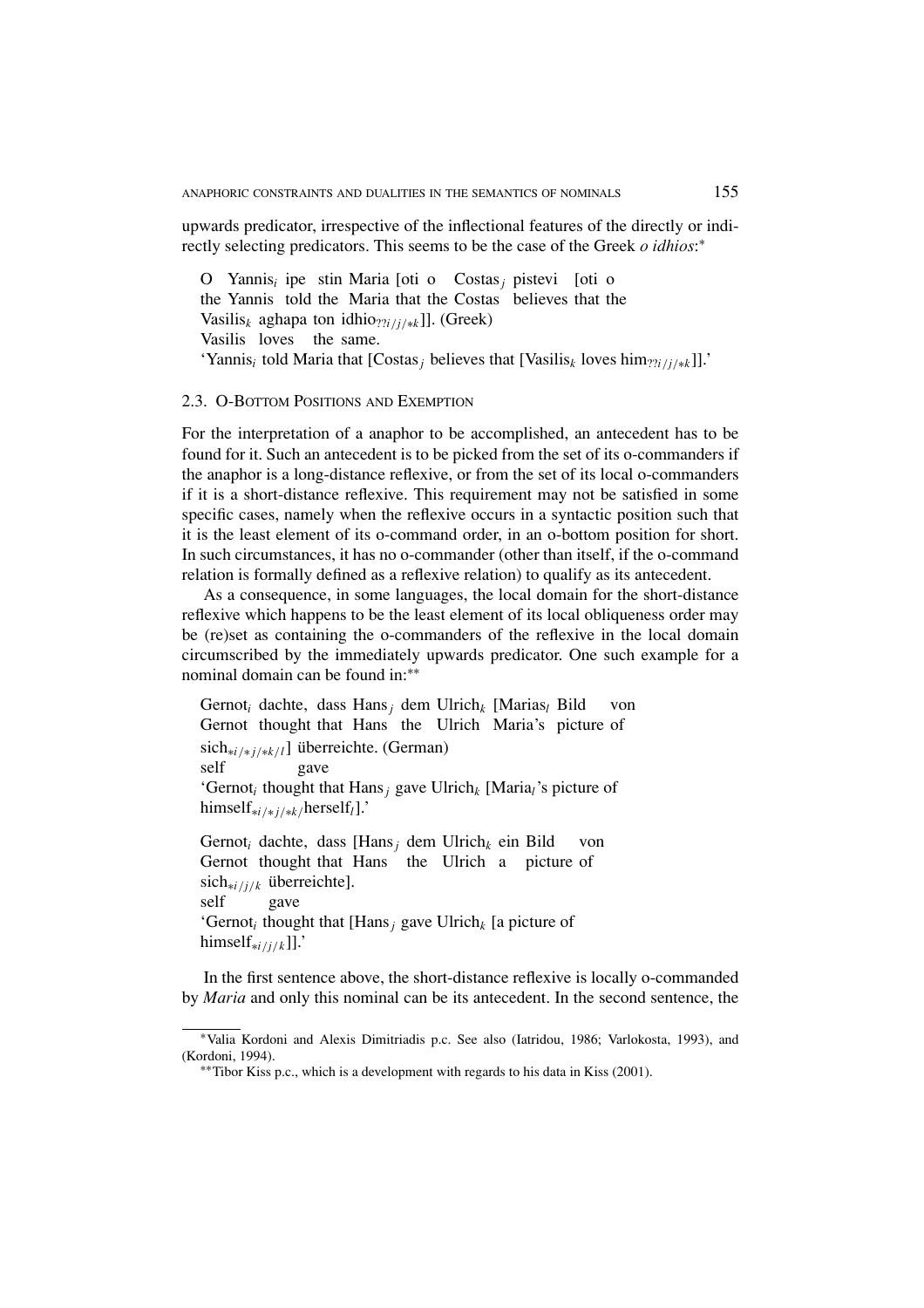reflexive is the first element in its local obliqueness hierarchy and its admissible antecedents, which form now its local domain, are the nominals in the obliqueness hierarchy of the immediately upwards predicator.

When there is no chance for such resetting, the reflexive turns out not to be interpretable:<sup>∗</sup>

<sup>∗</sup>Sich*<sup>i</sup>* friert. (German) Self is cold

In some other languages, this resetting of the local domain seems not to be available. In such cases, the short-distance reflexive is in the bottom of its local obliqueness order and is observed to be *exempt* of their typical binding regime. As a consequence, the reflexive may take antecedents that are not its o-commanders or that are outside of its local or immediately upward domains. It can even have so-called split antecedents, an option not available in non exempt positions:<sup>∗∗</sup>

Mary<sub>i</sub> eventually convinced her sister Susan<sub>i</sub> that John had better pay visits to everybody except themselves $i + i$ .

In some languages, long-distance reflexives may also be exempt from their binding constraint if they occur in the bottom of their o-command relation. In such cases, they can have an antecedent in the previous discourse sentences or in the context, or a deictic use:

[O Pedro e o Nuno]<sub>*i*</sub> também conheceram ontem a the Pedro and the Nuno also met yesterday the Ana. Eles próprios, ficaram logo a gostar muito Ana. They *próprios* stayed immediately to liking much dela. (Portuguese) of her '[Pedro and Nuno]*<sup>i</sup>* also met Ana yesterday. They*<sup>i</sup>* liked her very much right away.'

Such options are not available in non exempt positions:<sup>\*\*\*</sup>

A Ana também conheceu ontem [o Pedro e o The Ana also met vesterday the Pedro and the  $Nuno$ <sub>*i*</sub>. Ela ficou logo a gostar muito deles Nuno. She stayed immediately to liking much of them  $próprios_{*i}$ . *proprios ´*

<sup>∗</sup>Kiss (2003, p. 173).

<sup>∗∗</sup>Zribi-Hertz (1989, p. 42). An anonymous reviewer clarified that in German, for examples similar

<sup>\*\*\*</sup>For further details and discussion, vd. (Branco and Marrafa, 1999).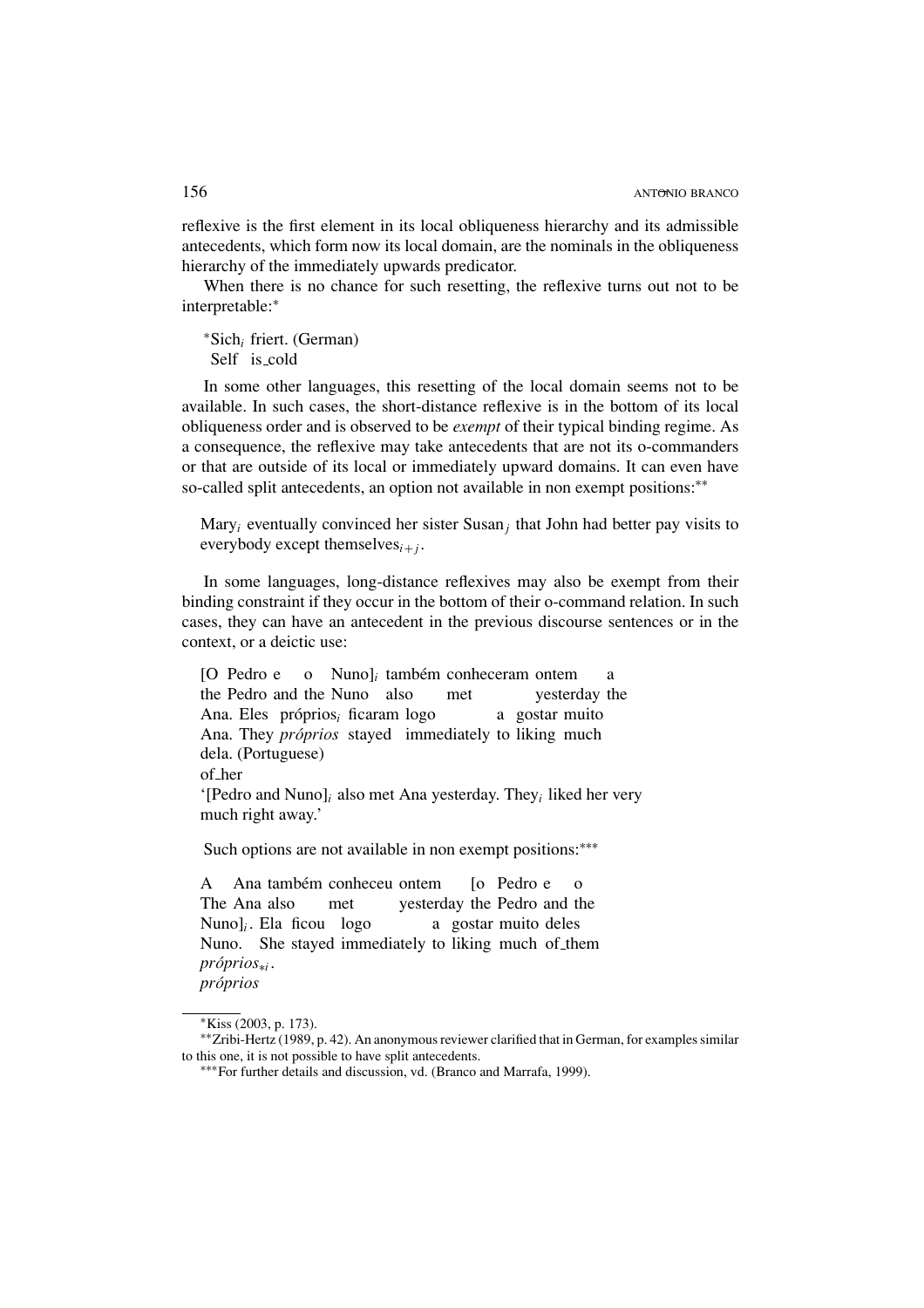'Ana also met [Pedro and Nuno]*<sup>i</sup>* yesterday. She liked them<sup>∗</sup>*<sup>i</sup>* very much right away.'

Admittedly, an overarching interpretability condition is in force in natural languages requiring the "meaningful" anchoring of anaphors to antecedents. Besides this general requirement, anaphors are concomitantly ruled by specific constraints concerning their particular anaphoric capacity, including the sentence-level constraints in (3). When reflexives are in o-bottom positions, an o-commander (other than the reflexive itself) is not available to function as antecedent and anchor their interpretation. Hence, such specific binding constraints, viz. Principle A and Z, cannot be satisfied in a "meaningful" way and the general interpretability requirement may supervene them. As a consequence, in languages displaying so-called exemption from binding constraints, o-bottom reflexives appear to escape their specific binding regime to comply with such general requirement and its interpretability be rescued. Depending on the particular language at stake, the anaphoric links of exempt reflexives have been observed to be governed by a range of non sentential factors (from discourse, dialogue, non linguistic context, etc.), not determined by the sentence-level binding principles in (3).<sup>∗</sup>

#### 2.4. OPPOSITIONS

The plausibility of the binding constraints stated in  $(3)$ —in association with the convenient parameterisation of the auxiliary constructs in the Subsections above is supported by their empirical adequacy, but also by the cogent symmetries holding between them. It is very unlikely that such non-trivial symmetries may be due to mere chance and this observation has sustained the conviction that the binding constraints are empirically well grounded and have something "natural" in them.

The recurrent complementary distribution of the admissible antecedents of a pronoun and of a short-distance reflexive in the same, non exempt syntactic position, in different languages from different language families, has perhaps been the most noticeable symmetry. But given also the recurrent complementary distribution of the admissible antecedents of a long-distance reflexive and of a non pronoun in the same, non exempt syntactic position, a similar symmetry is also found between these two other types of anaphors.

Another symmetry worth nothing is the one between short- and long-distance reflexives, on the one hand, and non pronouns and pronouns on the other hand. Both sorts of reflexives present the same binding regime but over o-command orders whose length is possibly different: The set of admissible antecedents of a short-distance reflexive is a subset of the set of admissible antecedents of a longdistance reflexive in the same, non exempt syntactic position. A pattern symmetric to this one is displayed by non pronouns and pronouns with respect to any given

<sup>∗</sup>For further details vd. e.g. (Kuno, 1987; Zribi-Hertz, 1989).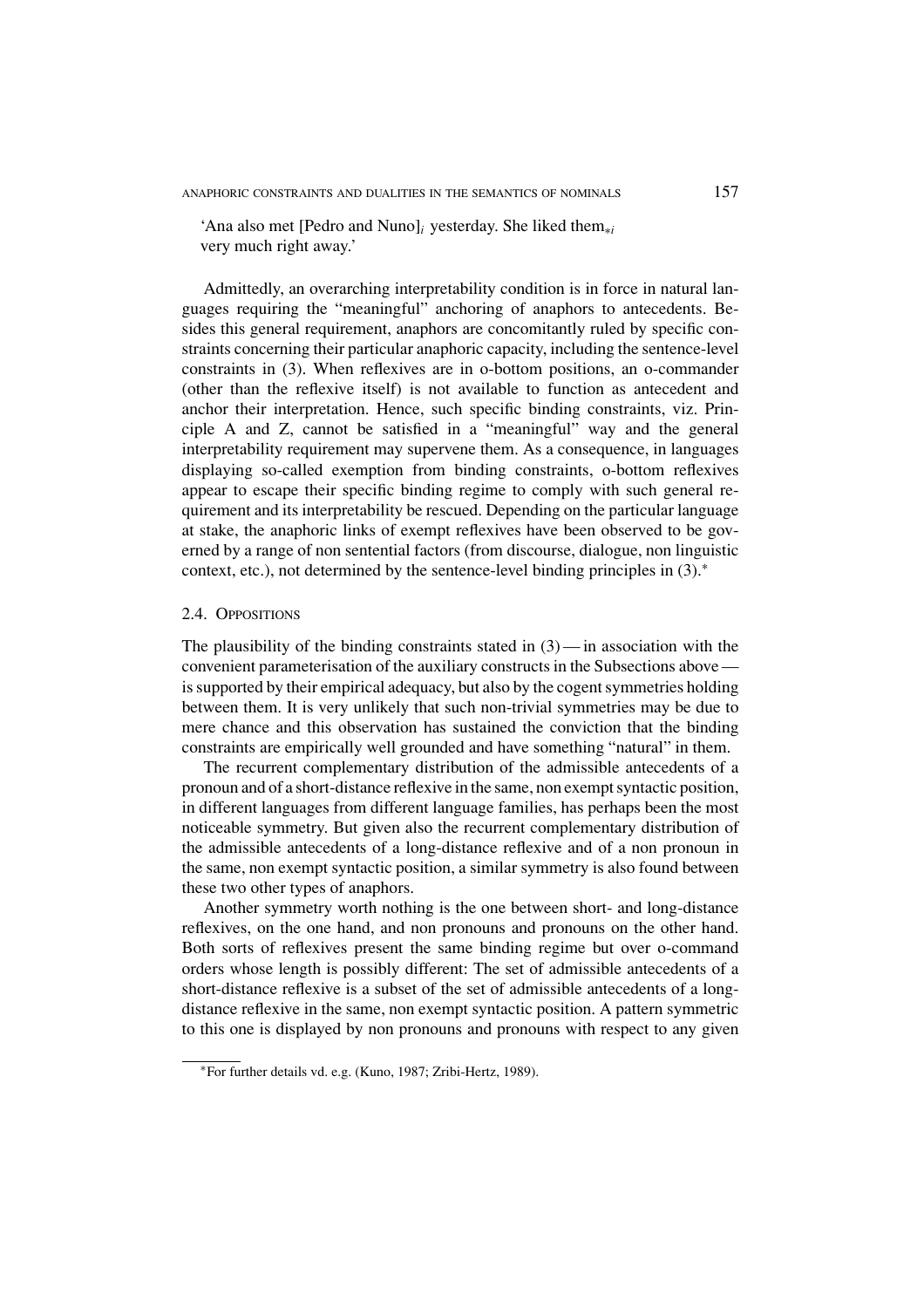syntactic position: The set of admissible antecedents of a non pronoun is a subset of the set of admissible antecedents of a pronoun.

\*\*\*

With the above introductory remarks on anaphoric binding constraints in place, the key observation to make with respect to the generalisations in (3) is that, when stripped away from procedural phrasing and non-exemption requirements, such generalisations instantiate the square in (2) giving rise to the following square of oppositions:



There are two pairs of *contradictory* constraints, which are formed by the two diagonals, (A, B) and (C, Z). One pair of *contrary* constraints (they can be both false but cannot be both true) is given by the upper horizontal edge (A, C). One pair of *compatible* constraints (they can be both true but cannot be both false) is given by the lower horizontal edge (Z, B). Finally two pairs of *subcontrary* constraints (the first coordinate implies the second, but not vice-versa) are obtained by the vertical edges,  $(A, Z)$  and  $(C, B)$ .

Given this square of oppositions, the natural question to ask is whether this is a sign that binding principles are the visible effect of some underlying quantificational structure. A major point of this paper is to argue that this question can be answered affirmatively.

# **3. Phase Quantification**

In the light of the considerations in Section 1, we proceed by showing that there is a square of duality associated with the grammatical constraints on anaphoric binding. Before this result can be fully worked out, some analytical tools are to be introduced first.

We resort to the notion of phase quantification, introduced in (Löbner, 1987) to study the semantics of aspectual adverbials and shown to be extended to characterise quantification in general. For the sake of concreteness, consider a diagrammatic display of the semantics of aspectual adverbials:



Very briefly, phase quantification requires the following ingredients: (i) an order over the domain of quantification; (ii) a parameter point *t*; (iii) a property *P* defining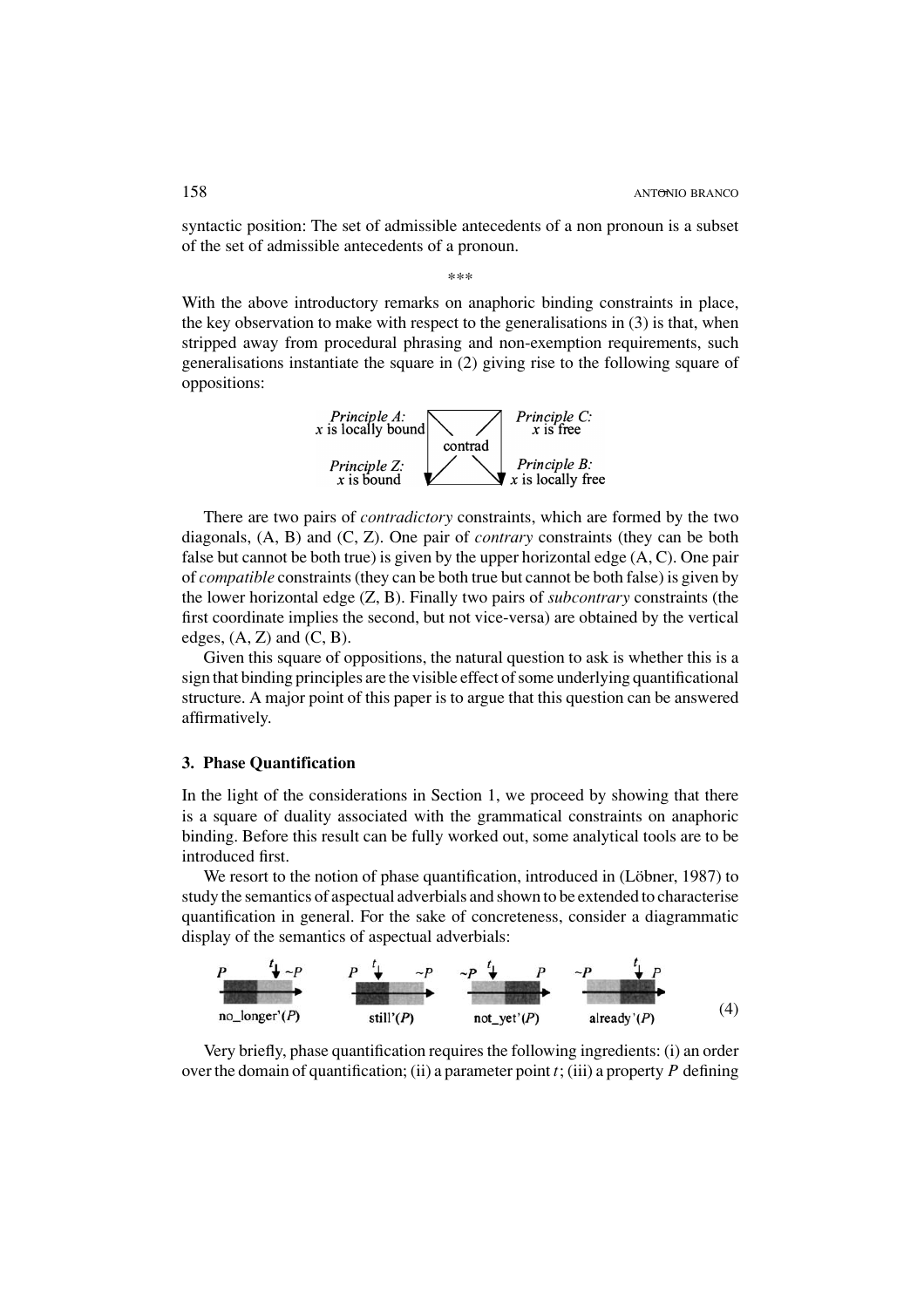a positive semiphase in a sequence of two adjacent, opposite semiphases; and (iv) the starting point of a given semiphase.

For the analysis of aspectual adverbials in terms of phase quantification, the order of (i) is the time axis; the parameter point  $t$  of (ii) is the reference time of the utterance; the relevant property  $P$  of (iii) denotes the instants where the proposition modified by the adverbial holds (with the adverbials *no longer* and *still* bearing the presupposition that semiphase *P* precedes semiphase ∼*P*, and *not yet* and *already* bearing the presupposition that ∼*P* precedes *P*); and the starting point in (iv) is  $I(R,t)$ , the infimum of the set of the closest predecessors of *t* which form an uninterrupted sequence in phase *R*. ∗

Given these correspondences, the aspectual adverbials can be analysed as expressing the following generalised quantifiers:

$$
\text{still':}\n\lambda P.\text{every'}(\lambda x.((IP,t) < x \le t), P)\n\text{no\_longer':}\n\lambda P.\text{not\_every'}(\lambda x.((IP,t) < x \le t), P)\n\text{all}\n\text{array':}\n\lambda P.\text{no'}(\lambda x.((I \sim P, t) < x \le t), P)\n\text{already':}\n\lambda P.\text{some'}(\lambda x.((I \sim P, t) < x \le t), P)\n\text{(5)}
$$

# **4. The Quantificational Force of Anaphors**

With these introductory notes in place, the empirical generalisations captured in the definition of binding principles in (3) can be argued to be the effect of the phase quantificational nature of the corresponding nominals. In the present section, we show how anaphoric nominals can be analysed as expressing one of four quantifiers acting on the realm of reference markers arranged on the basis of the grammatical obliqueness order of their clauses.

# 4.1. PHASE QUANTIFICATION INGREDIENTS

Phase quantification here is assumed to unfold not over entities of the extralinguistic universe, but over entities in the universe of grammatical representations, vz. reference markers (Karttunen, 1976; Kamp, 1981; Heim, 1982; Seuren, 1985). Its major ingredients are set up as follows:

- (i) *Order*: The relevant order has reference markers as elements, arranged on the basis of the o-command relation involving their corresponding nominal expressions, and assumed to be a reflexive relation — for ease of reference and when there is no risk of confusion, we refer to this order as the o-command relation (of the markers);
- (ii) *Parameter point*: *t* is set up as *a*, the reference marker of the antecedent for the anaphoric nominal at stake;

<sup>∗</sup>Vd. (L¨obner, 1987, 1989) for a thorough definition.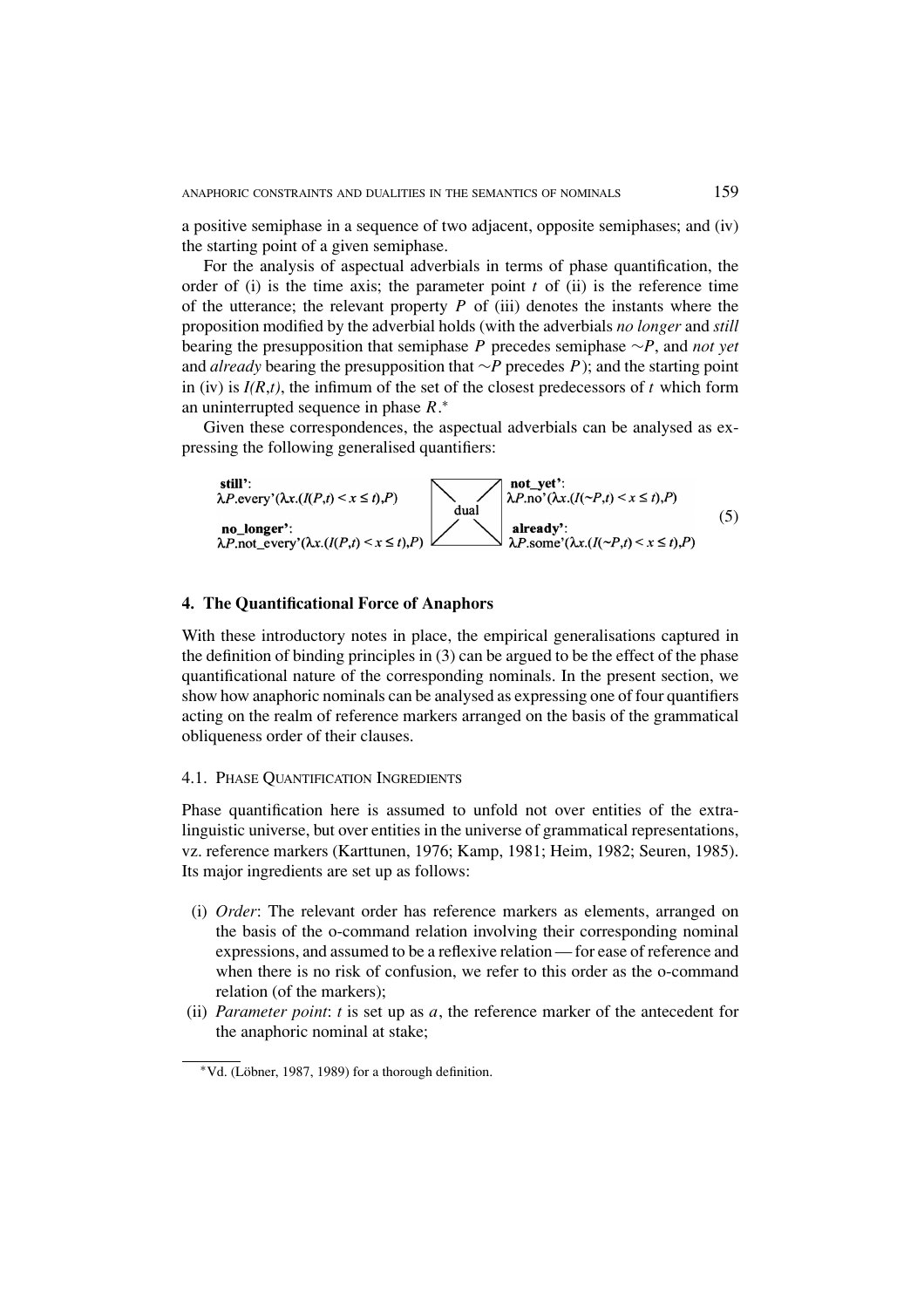(iii) *Phase property: P* is set up as D, denoting the set of markers of the expressions that are in what we term as the grammatical domain of the anaphor.

For an anaphoric nominal *n* in a given sentence *s*, the positive semiphase *D* is determined by the position of *n* in the obliquencess order which *n* enters in *s*: Given *r*, the reference marker of *n*, positive semiphase  $D_r$  is a stretch containing *r* and *the markers that are less than or equal to r in the obliqueness order such that the closest Dr neighbour of semiphase* ∼*Dr is local with respect to r* — to be sure, this grammatical domain is thus established under the specific command ordering and locality boundaries that will happen to be associated with the specific occurrence of *n* via the suitable parameterisation of the auxiliary constructs for binding, as discussed in Section 2.2.

It is of note that the positive phase  $D$  — corresponding to what we term as the *grammatical domain*— is not necessarily the *local domain* of the corresponding anaphor tough it builds on the notion of locality that is relevant to define local domains. From the definition above, in case  $\sim D_r$  is presupposed to precede  $D_r$ , the first predecessor of *r* in  $D_r$  is local with respect to  $r - D_r$  contains the local o-commanders of *r*. But in case semiphase *Dr* is presupposed to precede ∼*Dr*, *Dr* is such that the last successor of *r* in it (*r* itself) is local with respect to  $r - D_r$ contains the o-commanders of *r*, that are local and possibly not local with respect to *r*.

Given these ingredients for phase quantification and the appropriate replacements in the square in (5), one gets four phase quantifiers that we termed  $\mathbf{Q}_z$ ,  $\mathbf{Q}_B$ , **Q***<sup>C</sup>* and Q*A*. <sup>∗</sup> These quantifiers enter the square of duality and align with other generalised quantifiers of similar quantificational force at each of the corners:



As we are going to check in the Subsections below, these four phase quantifiers ensure the same empirical generalisations as secured by the four binding constraints stated in (3).

<sup>∗</sup>The definitions of aspectual phase quantifiers and, in particular, of their restrictors in (5) were originally designed in (Löbner, 1987) for the continuous order of time points, represented in the line of real numbers. The order of reference markers to be used here is discrete instead, implying that it is not the case that between two elements, there is always another one. Hence, in order not to exclude any element of the domain of quantification from possibly playing a role as antecedent — in particular, the minimal elements —, the conditions defining the restrictors in (5), when adapted for  $\mathbf{Q}_Z$ ,  $\mathbf{Q}_R$ ,  $\mathbf{Q}_C$ and  $\mathbf{Q}_A$ , are slightly relaxed and the '<' condition is replaced by the ' $\leq$ ' condition.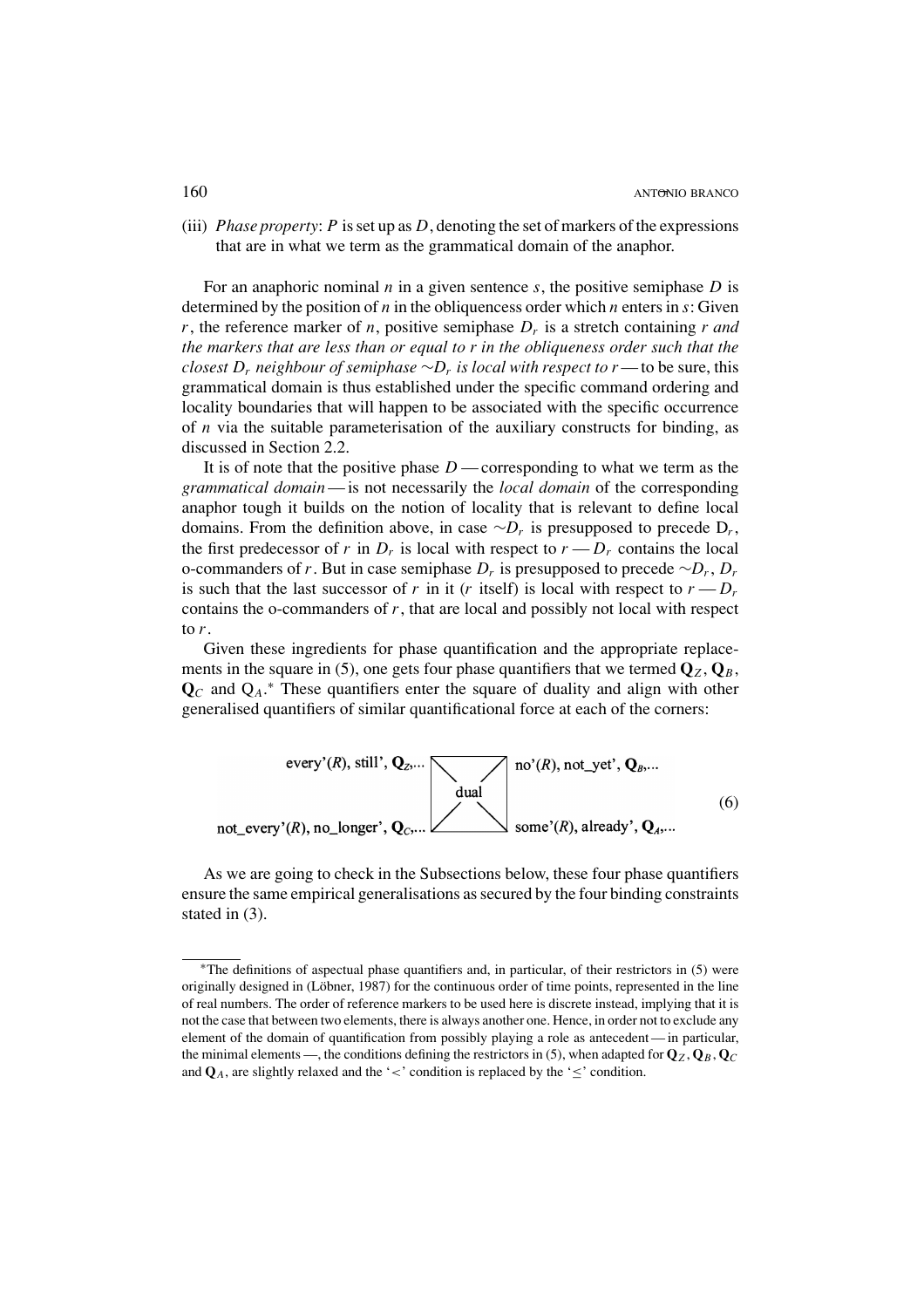#### 4.2. SHORT-DISTANCE REFLEXIVES

The quantifier expressed by short-distance reflexives is associated with the presupposition that ∼*D*.*D*. It receives the following definition:

$$
Q_A
$$
:  $\lambda P$ .some' ( $\lambda x$ .( $I(\sim P, a) \le x \le a$ ),  $P$ )

This is easily interpreted against the diagram corresponding to an example sentence like *Kim said Lee thinks* [*Maxi hit himselfi*]. In the diagram below, *k*, *l*, *m* and *h* stand, respectively, for the reference markers of *Kim*, *Lee*, *Max* and *himsel f* ; and  $x_1, \ldots, x_n$  stand for the markers not in the sentential obliqueness relation of *h*, including those possibly introduced in other sentences of the discourse or available in the context (Hasse diagrams are displayed with a turn of 90 degrees right):



In this case,  $\mathbf{Q}_A(D_h)$  is satisfied iff between the bottom of the uninterrupted sequence ∼*D<sub>h</sub>* most close to the antecedent *a* and *a* inclusive, there is at least one reference marker in  $D_h$ . As  $\sim D_h$  precedes  $D_h$ , this amounts to requiring that *a* be in  $D<sub>h</sub>$ , the local domain of  $h$ , and consequently that  $a$  be a local o-commander of *h*, which matches the requirement of Principle A in (3).

Correct empirical prediction requires however the definition of negative semiphase to be refined and a more accurate definition of ∼*D* to be provided. Note that the example sentence used above helps to illustrate a case where the nominals in the sentence contribute reference markers for both the negative and the positive semiphases. Other examples, such as *Maxi hit himselfi* , show that it is also possible that the only markers in the negative phase — represented as  $x_1, \ldots, x_n$ in the diagram — are those contributed by other sentences not containing the reflexive or by the context. In such cases of non embedded sentences, the denotation of  $\lambda x \cdot (I(\sim D_h, a) \le x \le a)$ , the restrictor of  $\mathbf{Q}_A$ , would be empty, and  $\mathbf{Q}_A(D_h)$ would not be satisfied.

The adaptation of phase quantification — originally designed for a linear order, such as the time line — to the non-linear order of reference markers thus motivates the following two refinements.

On the one hand, we are taught that negation of the positive phase *P* is slightly more sophisticated than the mere complement set operation,  $\bar{P}$ . It also involves the lifting of the dual of the complement set,  $(\bar{P}^{\partial})$ <sub>⊥</sub>, with ⊥ equals to the bottom of *P* (*m* in the working example above) when there is the presupposition that ∼*P*.*P*.<sup>\*</sup>

<sup>∗</sup>The motivation for a dual version of this definition of negative semiphase will become apparent in the next subsections that discuss phase quantifiers with the inverse presupposition that *P* ∼ *P*.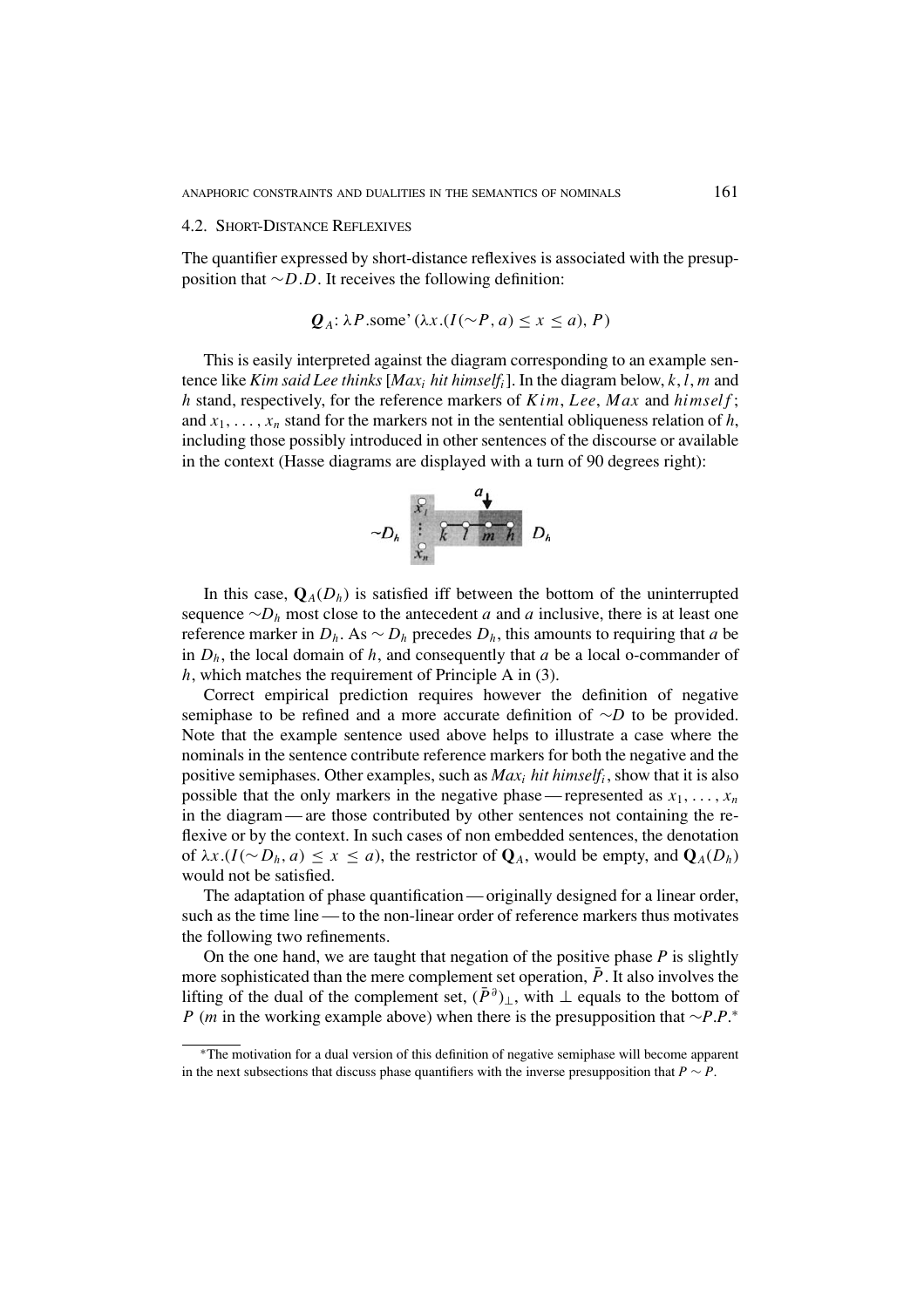With this fine-tuned definition of the negative semiphase, the diagrammatic display for our working example becomes:



On the other hand, this example also helps to make apparent that in the nonlinear order of reference markers, there may be no infimum, but only minimal elements. Accordingly,  $I(R, t)$  should be set as standing for the infimum, when such an element exists, or else for any one of the minimal elements of the set that includes *t* and the possible closest predecessors of *t* which form an uninterrupted sequence in phase *R*.

With these adjustments in place,  $\mathbf{Q}_A(D_h)$  is satisfied iff between a minimal element in ∼*Dh* preceding *a* and the antecedent *a* inclusive, at least one marker is in  $D_h$ . This correctly matches the requirement of Principle A that *a* be in  $D_h$ , i.e. that admissible antecedents are to be found in the set of local o-commanders of the short-distance reflexive.<sup>\*</sup>

Binding phase quantifier  $\mathbf{Q}_A$  thus shows positive existential force and shortdistance reflexives align in the square of duality in (6) with items like *some N, already, possibly*, etc.

#### 4.3. PRONOUNS

The phase quantifier expressed by pronouns, in turn, lies at the same corner as the quantifiers no'( $R$ ) or not yet' in (6):

$$
Q_B: \lambda P \text{.no'}(\lambda x. (I(\sim P, a) \le x \le a), P)
$$

The presupposition conveyed by these anaphors is also that  $\sim D.D$ , and  $\mathbf{Q}_B$  is easily grasped when considering the diagrammatic description of an example like *Kim said Lee<sub>i</sub> thinks* [*Max hit him<sub>i</sub>*], where *h* is the reference marker of *him*:



 $Q_B(D_h)$  is satisfied iff between a minimal element of  $\sim D_h$  preceding *a* and the antecedent *a* inclusive, no reference marker is in  $D<sub>h</sub>$ . This implies that *a* is

<sup>∗</sup>The case where an anaphor lies at the bottom of the positive semiphase, which is then a singleton, is discussed in subsection 4.5.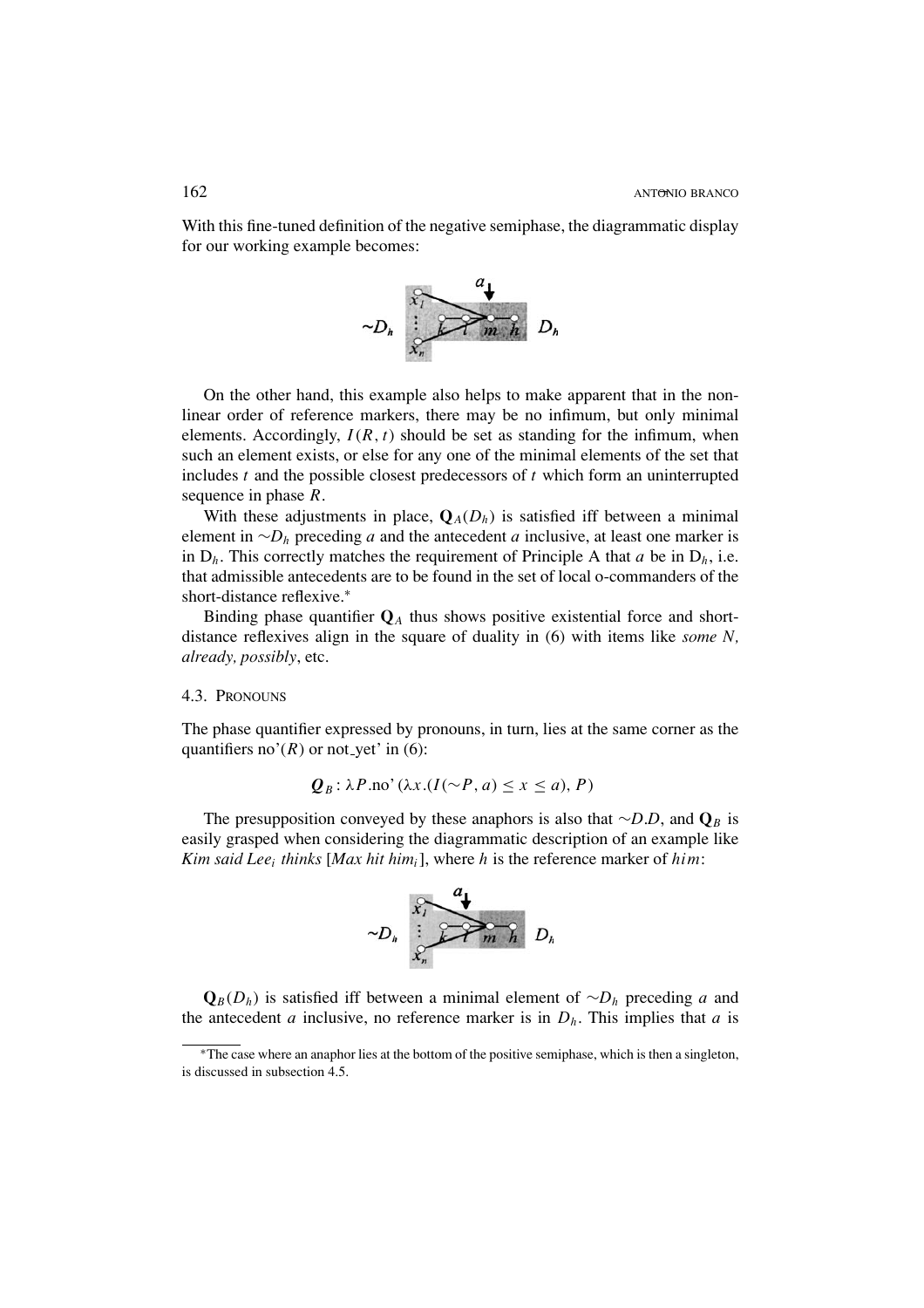in ∼*Dh*, i.e. it has to be outside the local domain of the pronoun, thus matching the generalisation captured by Principle B. In this case, ∼*Dh* includes not only the markers *k* and *l* of *Kim* and *Lee*, in the upwards clause, but also  $x_1, \ldots, x_n$  thus allowing for non-sentential anaphoric links for the pronoun (including those that are discourse- or context-driven, deictic, etc.).

Note that in the previous subsection, the negative semiphase was discussed to be more refined than the mere complement set of *D*. Sentences with pronouns with split antecedents — such as  $Kim_i$  *said Lee i thinks* [*Max hit them*<sub>*i*+*i*</sub>] — show that the set of markers in the negative phase has an even slightly more sophisticated composition. The negative semiphase contains the markers that are not in the positive semiphase *P* and also, following an approach inspired in (Link, 1987), all their possible individual sums. Using Link's recursive plural operator '<sup>∗</sup>', a negative semiphase ∼*P* can thus be further refined as the closure of the set found in the previous subsection under this operator, that is  $(*\bar{D}^{\partial})$ . In the next diagrams, for the sake of perspicuity, however, these individual sums in the negative semiphases will not be displayed.

### 4.4. NON-PRONOUNS

In contrast to the quantifiers studied in the previous two subsections, expressed by short-distance reflexives or pronouns, the quantifiers expressed by non-pronouns or long-distance reflexives are associated with the presupposition that the positive semiphase precedes the negative semiphase.

In what concerns  $\mathbf{Q}_C$ , expressed by non-pronouns, it appears at the same corner of the square in (6) as quantifiers like not every' $(R)$ , no longer', etc.:

$$
Q_C
$$
:  $\lambda P$ .not.every' ( $\lambda x$ . $(I(P, a) \le x \le a)$ ,  $P$ )

Let us consider a first version of the diagram for the example [*Kim<sub>i</sub>'s friend*] *said the boyi thinks* [*Lee saw Max*], where *b* is the marker corresponding to *the boy*:



An admissible antecedent *a* of *b* is to be required to occur in  $\sim D_h$ , implying that *a* cannot be an o-commander of *b*, thus rendering the same constraint as expressed in Principle C.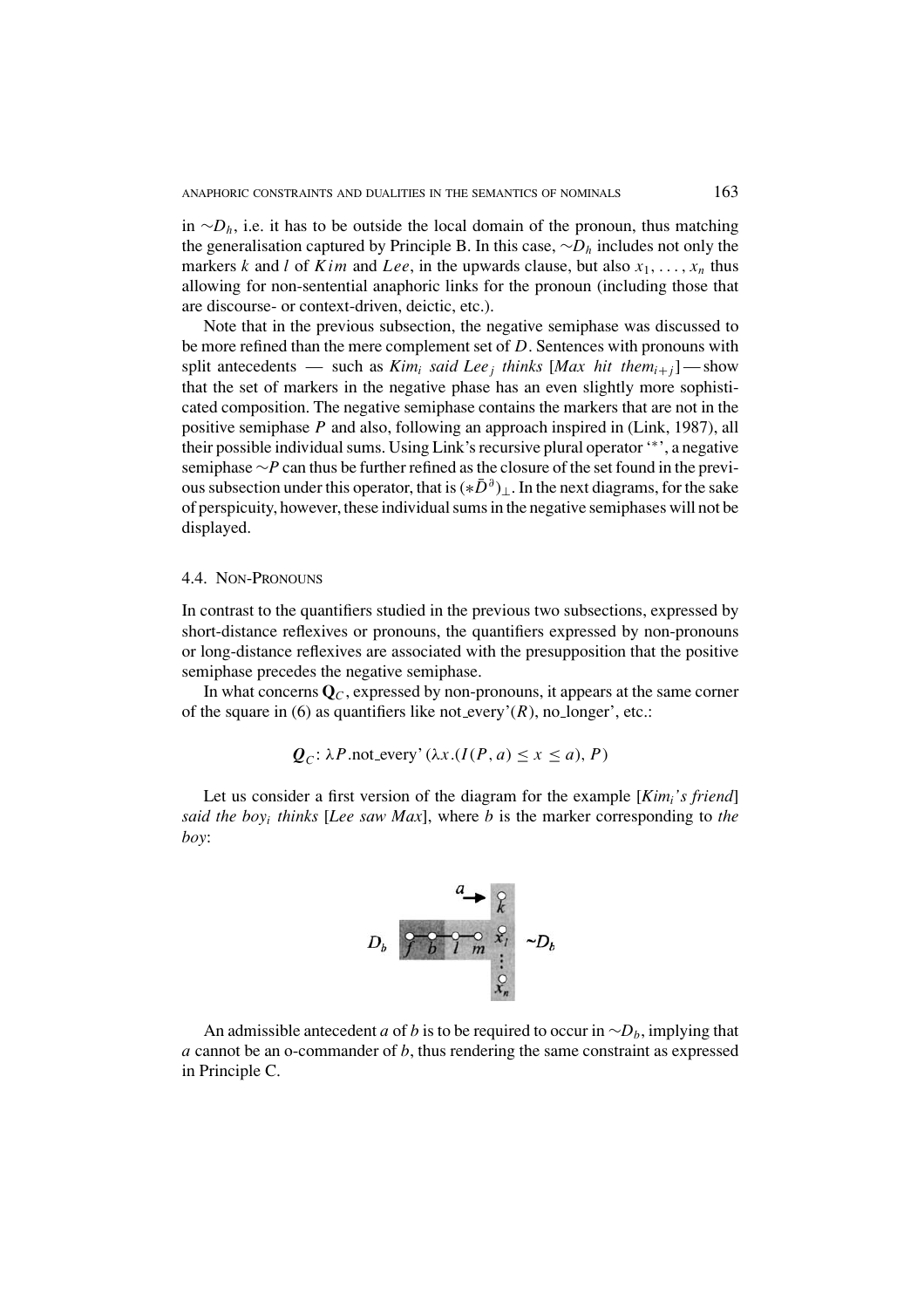As for the other types of anaphors, the negative semiphase ∼*D* is closed under the recursive plural operator (though for the sake of perspicuity, the details of this structure are not displayed in the diagram). Correct empirical prediction requires however that the definition of the negative semiphase be refined and a more accurate definition of ∼*D* be provided, in line with the refinements previously motivated by the quantifiers associated with the inverse presupposition that ∼*D*.*D*.

Note that for  $\mathbf{Q}_C(D_b)$  to be satisfied, between the bottom of  $D_b$  and the antecedent *a* inclusive, not every reference marker is in  $D<sub>b</sub>$ . In examples as the one above, the denotation of  $\lambda x$ .( $I(D_b, a) \le x \le a$ ), the restrictor of  $\mathbf{Q}_C$ , is always empty: It is not the case that  $I(D_b, a) \le a$  because when  $a = k$  (or  $a = x_i$ , for any *i*), *a* is not comparable to any element of  $D_b$ , including  $I(D_b, a)$ . Hence, not every'  $\lambda x$ .(*I*(*D<sub>b</sub>*, *a*)  $\leq$  *x*  $\leq$  *a*), *D<sub>b</sub>*) is false whatever marker, *k* or *x<sub>i</sub>*, happens to be taken as the antecedent for *b*. As a consequence, the specific anaphor resolution in the example above would be incorrectly ruled out.

Here we find again motivation to consider that when phase quantification operates on non-linear orders of reference markers, negation of the positive phase *P* is slightly more sophisticated than the mere complement set. In particular, we find motivation for a definition of the negative semiphase which is the ordertheoretic dual of the definition previously found for quantifiers associated with the inverse presupposition that ∼*P*.*P*. We are taught that negation of *P* is  $(*\bar{P})_{\perp}$ , involving the lifting of the complement set, closed under '<sup>∗</sup>', with ⊥ equals to the top of *P* (*b* in the working example above) when there is the presupposition that *P*. ∼*P*.

With this fine-tuned definition of the negative semiphase, the diagrammatic display for our working example (without the closure by '<sup>∗</sup>') becomes:



This specification of the negative semiphase correctly ensures that  $\mathbf{Q}_C(D)$  is satisfied iff between the bottom of  $D<sub>b</sub>$  and the antecedent *a* inclusive, not every marker is in  $D_b$ ; that is, iff *a* is not in  $D_b$  and, therefore, is not an o-commander of *b*, as stated in Principle C.

#### 4.5. LONG-DISTANCE REFLEXIVES

Turning to long-distance reflexives, we consider the working example from Portuguese [*O amigo de Kim*]*<sup>i</sup> disse que ele proprio ´ <sup>i</sup> acha* [*que Lee viu Max*] / *Kim's*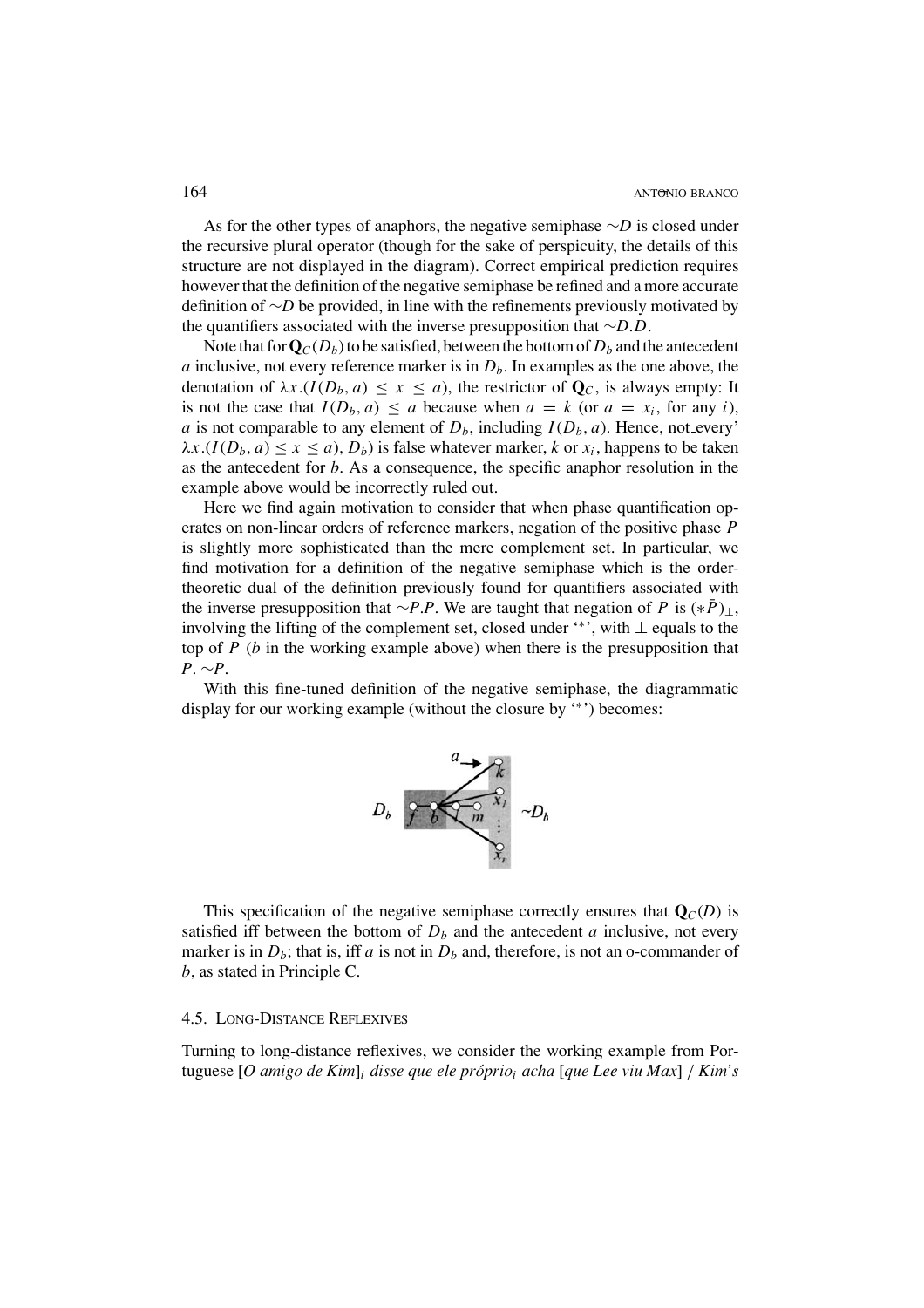*friendi said "ele proprio" ´ <sup>i</sup> thinks* [*Lee saw Max*]. Its diagram can be displayed as follows, where *e* is the marker of the long-distance reflexive:



The phase quantifier expressed by long-distance reflexives has positive universal force and can be found at the same corner of the square in (6) as the quantifiers every' $(R)$  or still':

$$
Q_Z
$$
:  $\lambda P$ .every' ( $\lambda x$ . $(I(P, a) \le x \le a)$ , P)

As with short-distance reflexives, the antecedent *a* is here required to occur in *De* though the presupposition conveyed now is that the positive semiphase *D* is followed by the negative semiphase ∼*D*. Taking into account the definition of the positive phase  $D$  in Section 4.1, the antecedent  $a$  is thus required to be an o-commander — local or not — of the marker *e* of the anaphoric nominal.

The semantics of the phase quantifier corresponding to long-distance reflexives is such that for  $\mathbf{Q}_z(D_e)$  to be satisfied, between the bottom of the uninterrupted sequence *De* closest to an admissible antecedent *a* and *a* inclusive, every reference marker is in  $D_e$ . This amounts to requiring *a* to be in  $D_e$ , i.e., to imposing that the admissible antecedents be found in the set of o-commanders of the long-distance reflexive, as captured by Principle *Z*.

It is also worth checking what happens when anaphors occur in positions where exemption from the corresponding binding regime may be observed, i.e. anaphors in the bottom of the positive semiphase *D*. Under the phase quantificational analysis of binding constraints that is being presented, to a marker *m* in the bottom of *D*, there corresponds the maximum "shrink" of *D*, as this is the singleton whose sole element is *m*. This maximum shrink has a disturbing impact for the interpretation of anaphors expressing phase quantifiers for which the antecedent *a* is to be found in *D*, namely  $Q_A$  and  $Q_Z$ . In these cases, for the possible antecedent *a* to be in *D* and the relevant phase quantification to be satisfied, *a* can only be identified with the reflexive *m* itself, in a sort of an anaphoric loop.

The reflexives would thus remain to be semantically interpreted if this specific case of phase quantifier satisfaction is not supplemented with a suitable anaphoric linkage. Hence, a supervenient resolution (necessarily to a non o-commander given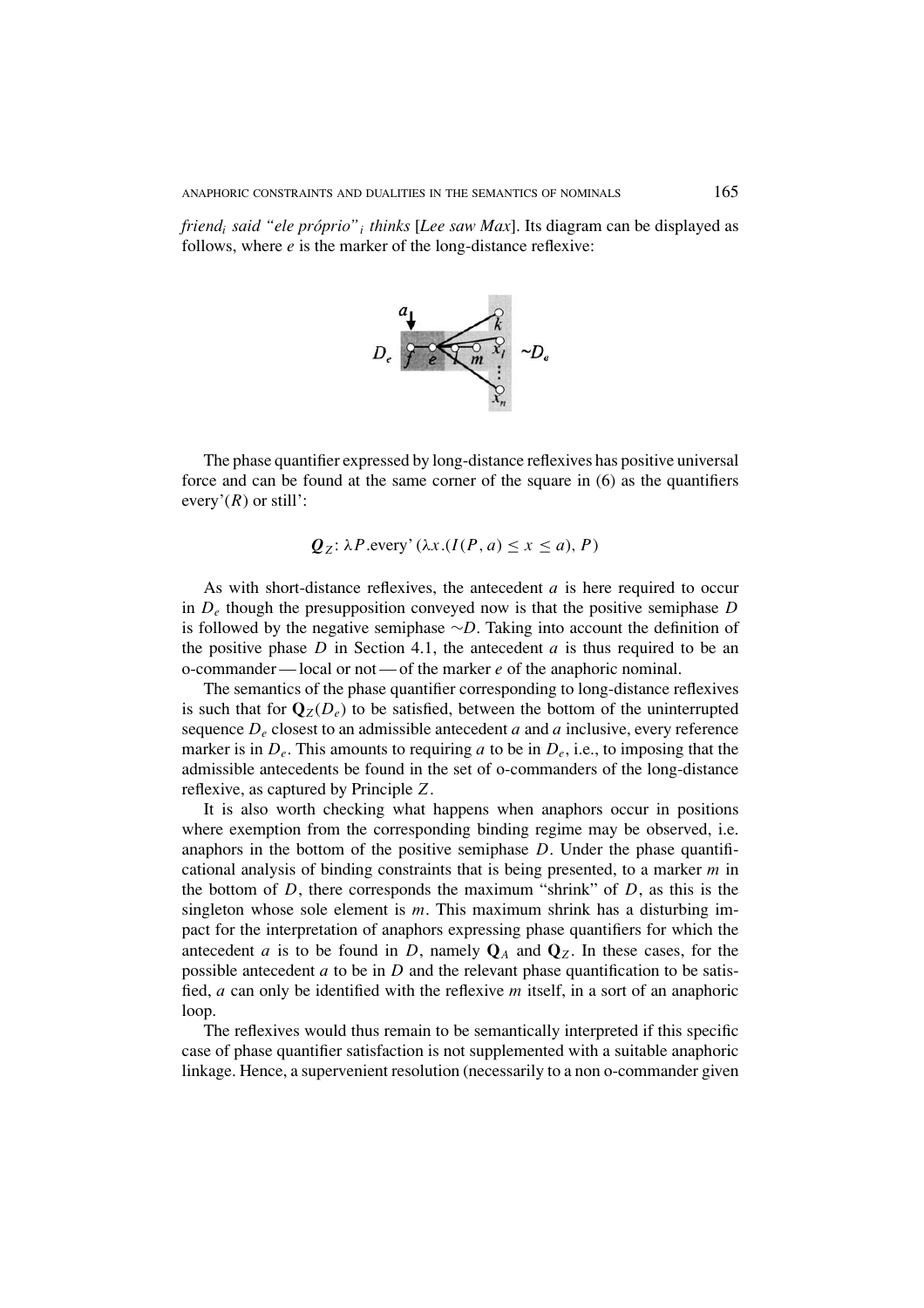that *m* is in the o-bottom position of its binding domain) may be observed to take place in languages with exempt reflexives, thus inducing the so-called "exemption" effects mentioned in Section 2.3, and illustrated with examples from English and Portuguese.

In languages not served with this option, the reflexive may end up semantically locked in this anaphoric loop, and remains uninterpreted, thus inducing the unacceptability of the constructions where it occurs — as illustrated with examples from German also in Section 2.3.

# **5. Discussion: Anaphoric Binding**

In strictly empirical terms, there are no consequences of the phase quantificational analysis just presented other than ensuring that the generalisations captured by "binding theory" are secured, namely as these generalisations unfold from the constraints in (3) together with the parameterisation allowed by the auxiliary constructs in Section 2.2.

In more theoretical terms, the results now reported may shed new light over a number of interesting research issues, to whose discussion we turn now.

# 5.1. LEXICALISATION

The focus of the present paper is on the concept of a phase quantificational approach for anaphoric binding constraints. But once the plausibility of this approach is secured by arguments supporting it, a major set of adjacent research issues will arise that gravitate around the question of how to better implement such an analysis in mainstream grammatical frameworks. While the technical discussion of the integration of binding phase quantifiers into formal grammars of natural languages is out of the scope of the present paper, it is noteworthy that this approach paves the way to an elegant interleaving of binding constraints with the remaining aspects of the grammatical representation of nominal anaphors. Under this approach, the empirical generalisations captured in the definition of binding principles are just the effect of the specific quantificational force of the anaphors lexically encoded in their semantic values.

The view that binding principles are to be lexically associated with anaphors were first advocated in (Dalrymple, 1993), though on considerably different grounds. The arguments for the phase quantificational approach now discussed are independent of the specific grammar framework that turns out to be opted for to implement this approach and thus constitute a strong point in favor of the lexicalisation of binding constraints in any framework.

# 5.2. LINGUISTIC UNIVERSALITY AND LANGUAGE SPECIFIC <sup>T</sup>GAPS"

The universality of grammatical constraints on anaphoric binding has been noticed as a striking feature given the parameterised validity of these constraints across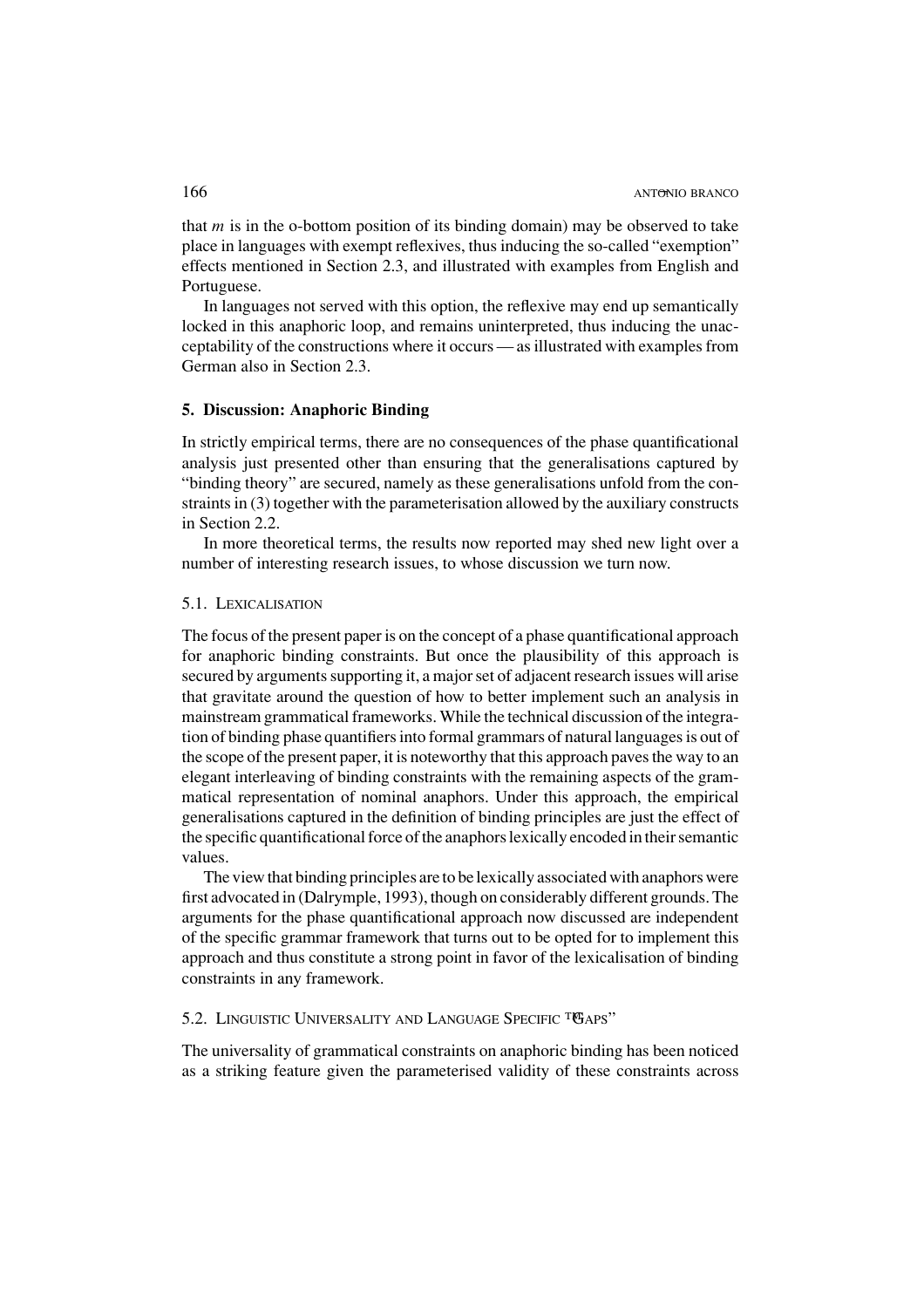natural languages. When envisaged as a set — forming the so-called "binding theory" —, binding principles have been considered one of the best candidates to be a module of universal grammar. Given the linguistic universality of quantification, if binding "principles" as those defined in (3) are the noticeable effect of quantificational devices, then there is there the justification for their being universally operative across natural languages.

While binding "theory" has been seen as a universal module of grammar, it is a fact that not all languages have anaphoric nominals of each one of the four binding types: For instance, English has no nominals with anaphoric capacity of type Z, and Vietnamese is reported not to have type C anaphors (Lasnik, 1989, p. 153).<sup>∗</sup> The reason for the occurrence of these "gaps" in spite of the universality of binding "theory" follows now also in simple terms.

In other squares of duality, it is possible that not every corner of the square is "lexicalised", an issue discussed at length by Löbner (1987, p. 65). With respect to English, for instance, this author noted that the square of duality concerning deontic possibility happens to have only two lexicalised corners, *right* and *duty*, while in the square of classical logic only the three corners, *some*, *every* and *no* are lexicalised, just to mention two examples.

Likewise, with respect to the phase quantification expressed by anaphors, it is natural to admit that there might be "gaps" in the corresponding square of duality: For a given language, some corners of this square may not be expressed by any anaphoric nominal of that language.

# 5.3. BINDING <sup>T</sup>THEORY" AND ITS PRIMITIVES

The intriguing symmetries between the definitions of binding constraints have been a source of puzzlement and challenge in the last decades for the research on nominal anaphora. These symmetries fostered the view that grammatical binding constraints belong to a coherent set or, as many have called it, to a binding "theory". They have inspired a number of accounts that try to justify them in terms of — and sometimes try to take them as the justification for — some underlying or general cognitive, functional, pragmatic, "economy"-driven, etc. foundations of language use or of the language faculty (vd. a.o. Levinson, 1991; van Hoeck, 1997; Reuland, 2001; Piñango, 2001).

The analysis presented in this paper provides for a notoriously elegant way of relating the different binding constraints with each other in a compact "theory" that dispenses with special purpose grammatical features or diacrits. While presenting a formally precise account of the relations among binding constraints, this analysis offers a straightforward justification for the "symmetries" among them: The latter are just the kind of "symmetries" that hold among the corners of squares of duality.

<sup>∗</sup>See also Levinson's (1991, pp. 133–140) consideration of languages that possibly lack reflexives, though the low quality of the data available renders it difficult to draw solid conclusions.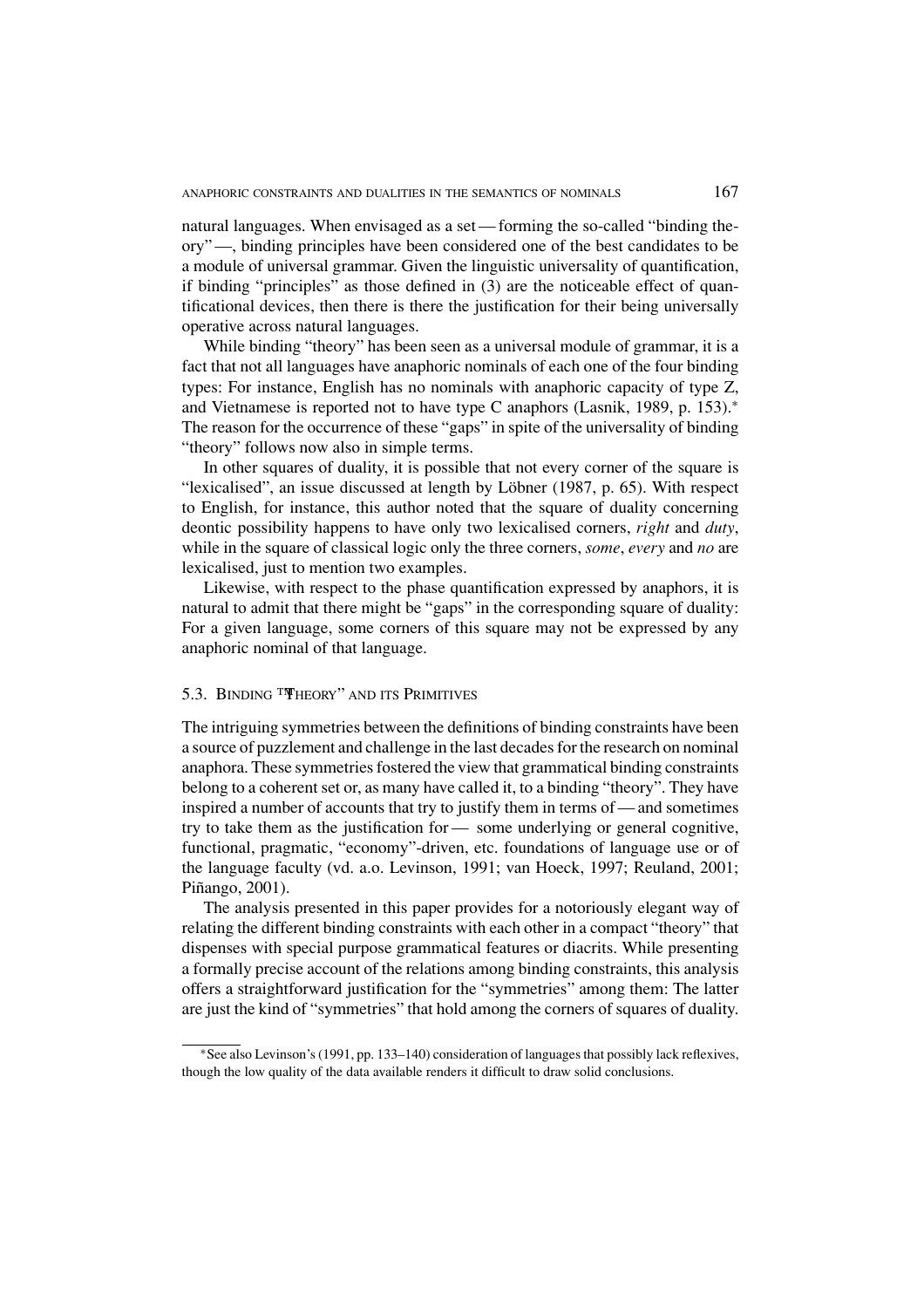It is of note that a new line of research may have been uncovered here, a research line where the relations among binding constraints are not a puzzling isolated natural language phenomenon anymore: In order to search for the possible underlying or more primitive foundations of grammatical binding constraints, one should consider searching for this type of primitives in what concerns quantification in the grammar of natural language in general.

# **6. Discussion: Quantification and Reference**

# 6.1. QUANTIFICATION

Many authors have stressed the view that there is no correspondence between surface and logical form of quantificational expressions of natural languages. Löbner emphasised this non-correspondence by pointing out that, while domain restrictor and quantified predicate are rendered by two different surface expressions in nominal quantification, in phase quantification expressed by aspectual adverbials, only the quantified predicate is available at the surface form.

With phase quantification expressed by anaphors, this gulf between surface and logical form widened further: There is no surface expression directly rendering either the domain restrictor of quantification or the quantified predicate.

Other important implications for our understanding of quantification in natural languages might have been uncovered as well by the results presented above. Quantification is extended to universes which are possibly non-linearly ordered.<sup>∗</sup> And more important, quantification is extended to universes whose elements are not entities of the "extragrammatical" world, but entities of the "intra-grammatical" universe itself: The models against which binding phase quantification is to be interpreted are not representations of the world, with everyday entities like donkeys, farmers, etc., but grammatical representations, with entities like reference markers, grammatical functions, etc. Hence, satisfaction of a formula made out of a binding phase quantifier.  $Q_A$ ,  $Q_Z$ ,  $Q_B$  or  $Q_C$ , turns out to be a well-formedness constraint on the sentence where the corresponding anaphor occurs: For the meaning of "classic" quantification to be determined, one has to know how the world has to be for it to be true; for the meaning of binding phase quantification to be determined, one has to know how the corresponding grammatical representation has to be for it to be true.

# 6.2. SYMMETRIC DUALITIES

Finally, it is worth considering the implications of the results reported here for the overall semantic make up of nominals.

<sup>∗</sup>This is the case when anaphors appear to be Subject-oriented due to a non-linear obliqueness hierarchy — cf. Section 2.2.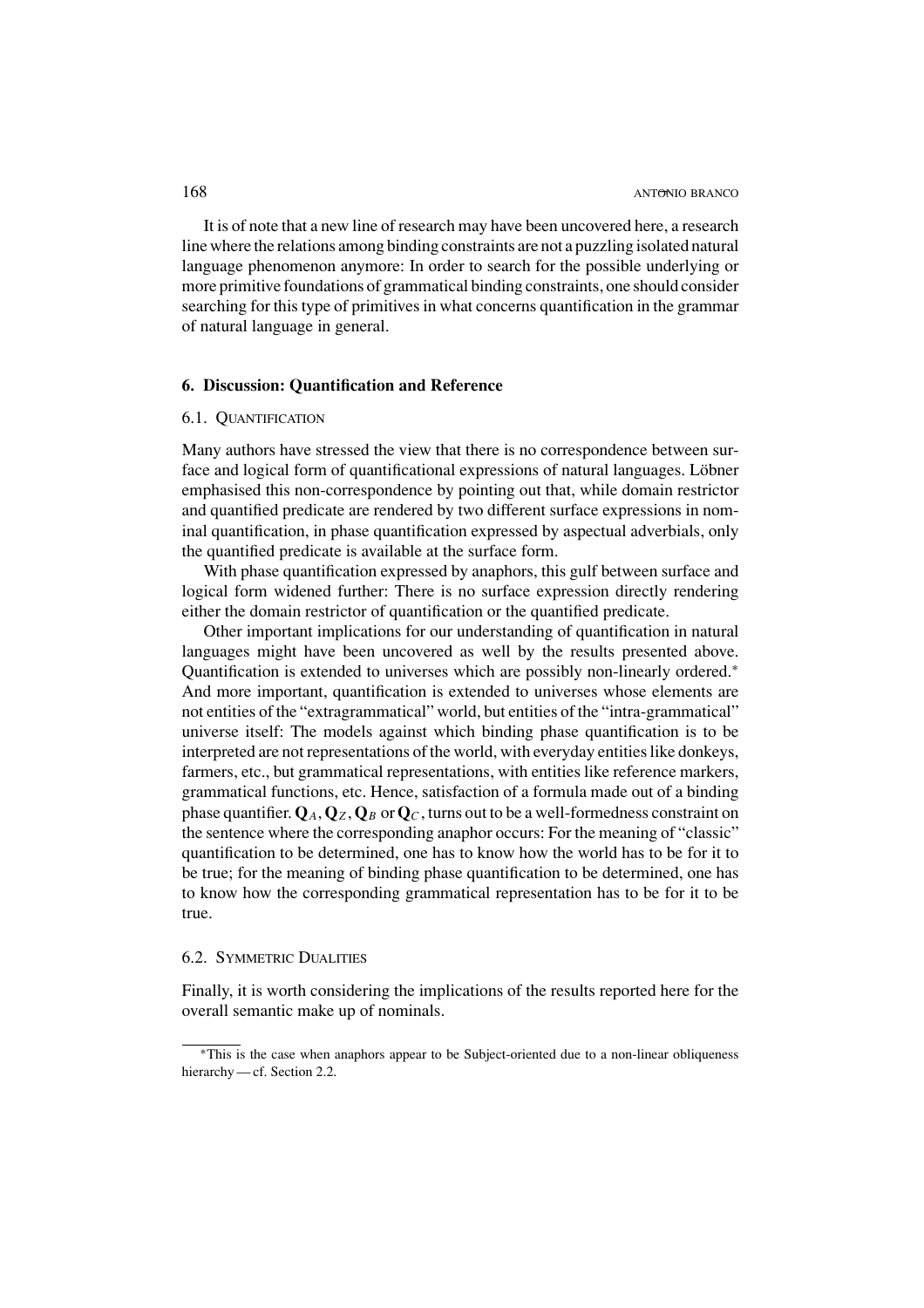The shared wisdom is that nominals convey either quantificational or referential force, and a large bulk of the research on the semantics of nominals has been concerned with determining which side of this divide definite descriptions belongs to (cf. a.o. Neale, 1993, Larson and Segal, 1995). For the sake of the argument, let us assume that definites are referential terms. Let us also take into account that proper names are ruled by binding Principle C.

Given these assumptions, the analysis developed in this paper imply that nominals with "primary" referential force (*he*, *the book*, *John*...) may have a certain "secondary" quantificational force: They express quantificational requirements over reference markers in grammatical representations —, but cannot be used to directly quantify over extra-linguistic world entities, like the other "primarily" quantificational nominals (*every man*, *most students*...) do.

This duality of semantic behaviour, however, turns out not to be that much surprising if one observes a symmetric duality with regards to quantificational nominals, apparent when they are able to act as antecedents in e-type anaphora, as in the example *Most studentsi came to the party and theyi had a wonderful time*. The analysis of e-type anaphora envisaged by some authors (e.g., Kamp and Reyle, 1993, Section 4.1.2) implies that nominals with "primary" quantificational force may have a certain "secondary" referential force: These nominals have enough referential strength to evoke and introduce reference markers in the grammatical representation that can be picked as antecedents by anaphors — and thus support the referential force of the latter —, but they cannot be used to directly refer to extra-linguistic entities, like the other "primarily" referential terms do.

If the results reported here are meaningful, the duality quantificational vs. referential nominals is less strict and more articulated than it has been assumed. Possibly taking indefinite descriptions aside, every nominal makes a contribution in both semantic dimensions of quantification and reference but with respect to different universes. "Primarily" referential nominals have a dual semantic nature — they are "primarily" referential and "secondarily" quantificational — that is symmetric of the semantic nature of "primarily" quantificational ones — they are "primarily" quantificational and "secondarily" referential.

# **Acknowledgements**

The research reported in this paper started when I was on leave at the University of Saarland and DFKI-German Research Center on Artificial Intelligence, Saarbrücken, Germany, whose hospitality and enthusiastic atmosphere I was very fortunate to enjoy and I gratefully acknowledge. I am grateful to Hans Uszkoreit for discussion and encouraging advice and to Alexis Dimitriadis, Lars Hellan, Tibor Kiss and Valia Kordoni for helpful examples. I am solely responsible for remaining errors.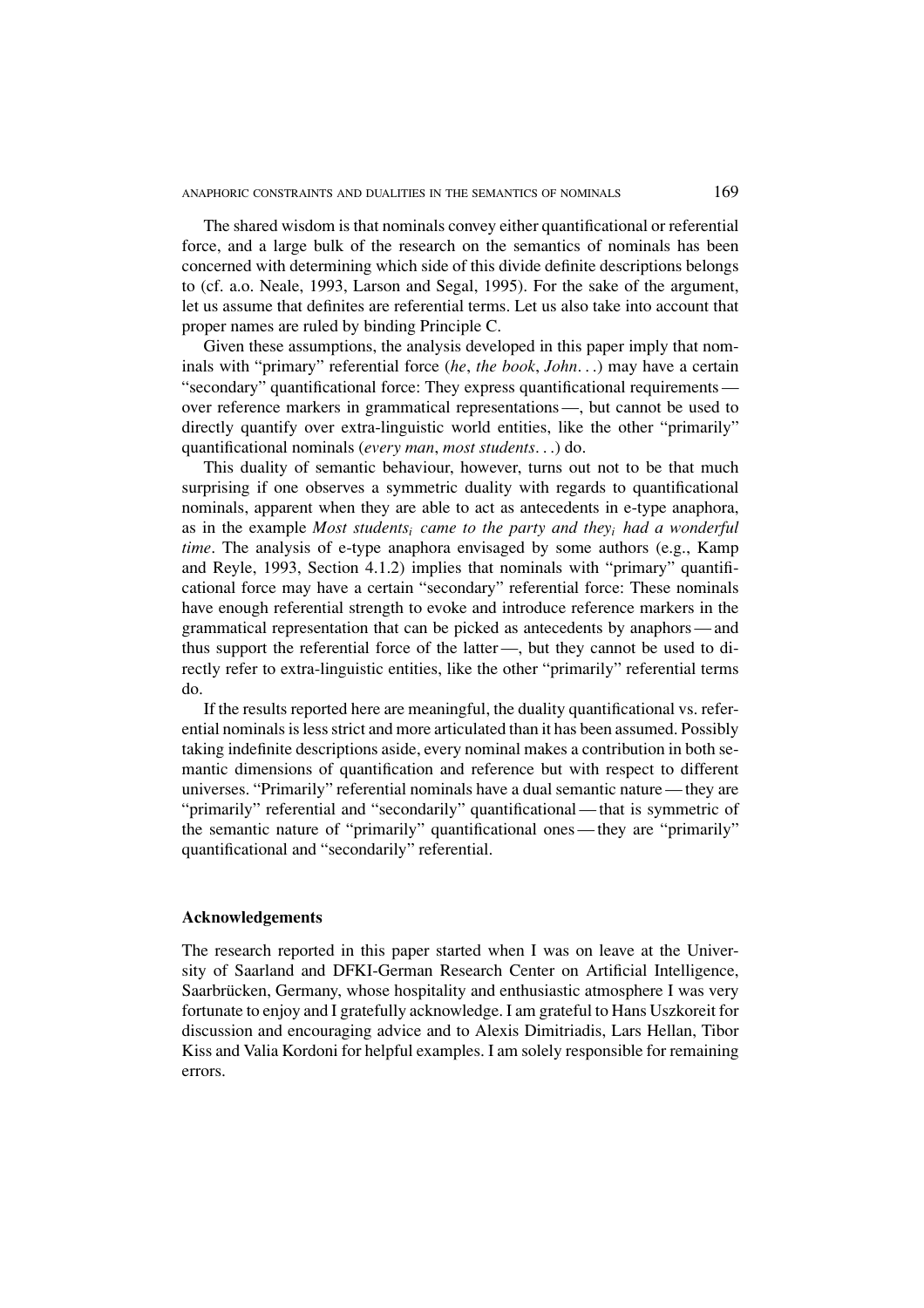#### **References**

- Branco, A., 1996, "Branching split obliqueness," pp. 149–156 in *Proceedings of the 16th International Conference on Computational Linguistics (COLING'96)*.
- Branco, A., 2000, *Reference Processing and its Universal Constraints*, Lisbon: Edicões Colibri.

Branco, A., 2002a, "Binding machines," *Computational Linguistics* **28**, 1–18.

- Branco, A., 2002b, "Without an index: A lexicalist account of binding theory," pp. 71–86 in *Proceedings of the 8th International Conference on Head-Driven Phrase Structure Grammar (HPSG'2001)*, F. Van Eynde, L. Hellan, and D. Beermann, eds., Stanford: CSLI Publications.
- Branco, A. and Marrafa, P., 1997, "Subject-oriented and non subject-oriented long-distance Anaphora: An integrated approach," pp. 21–30 in *Proceedings of the 11th Pacific Asia Conference on Language, Information and Computation (PACLIC 11)*, Byung-Soo Park e Jong-Bok Kim, eds., Seoul: Kyung Hee University.
- Branco, A. and Marrafa, P., 1999, "Long-distance reflexives and the binding square of opposition," pp. 163–177 in G. Webelhuth, J.-P. Koenig and A. Kathol, eds.
- Dalrymple, M., 1993, *The Syntax of Anaphoric Binding*, Stanford: CSLI Publications.
- Everaert, M., 2000, "Binding theories: A comparison of 'grammatical models'," in *Progress in Grammar: Articles at the 20th Anniversary of the comparison of grammatical models group in Tilburg*. M. van Oostendorp and E. Anagnostopoulou, eds., Amsterdam: Meertens Institute, Electronic Publications in Linguistics, http://www.meertens.nl/books/
- Golde, K., 1999, "Binding theory and beyond," Doctoral dissertation, Ohio: The Ohio State University.
- Heim, I., 1982, "The semantics of definite and indefinite noun phrases," Doctoral dissertation, Amherst: University of Massachusetts.
- Hellan, L., 1988, *Anaphora in Norwegian and the Theory of Grammar*, Dordrecht: Foris.
- Huang, C.-T. J. and Tang, C.-C. J., 1991, "The local nature of the long-distance reflexive in Chinese," pp. 263–282 in J. Koster and E. Reuland, eds.
- Iatridou, S., 1986, "An Anaphor not bound in its governing category," *Linguistic Inquiry* **17**, 766– 772.
- Jackendoff, R., 1972, *Semantic Interpretation in Generative Grammar*, Cambridge MA: The MIT Press.
- Kamp, H., 1981, "A theory of truth and discourse representation," pp. 277–322 in *Formal Methods in the Study of Language*, J. Groenendijk, T. Janssen, and M. Stokhof, eds., Amsterdam: Mathematical Centre.
- Kamp, H. and Reyle, U., 1993, *From Discourse to Logic*, Dordrecht: Kluwer.
- Karttunen, L., 1976, "Discourse referents," pp. 363–385 in *Syntax and Semantics 7: Notes from the Linguistic Underground*, J. McCawley, ed., New York: Academic Press.
- Kiss, T., 2001, "Anaphors and exemptness: A comparative treatment of anaphoric binding in German and English," pp. 182–197 in*Proceedings of the 7th International HPSG Conference*, D. Flickinger and A. Kathol, eds., Stanford: CSLI Publications.
- Kiss, T., 2003, "Die Genese der Aushahmeanapher," pp. 157–188 in *Arbeiten zur Reflexivierung*, L. Gunkel, L. Müller and G. Zifonun, eds., Tübingen: Narr.
- Koenig, J.-P., 1999, "Inside-out constraints and description languages for HPSG," pp. 265–280 in G. Webelhuth, J.-P. Koenig, and A. Kathol, eds.
- König, E., 1991, "Concessive relations as the dual of causal relations," pp. 190–209 in Zäfferrer, 1991.
- Kordoni, V., 1994, "Reflexivization in Modern Greek: A modern approach," MA Dissertation, Essex: University of Essex.
- Koster, J. and Reuland, E., eds., 1991, *Long-Distance Anaphora*, Cambridge: CUP.
- Kuno, S., 1995, *Functional Syntax*, Chicago: The University of Chicago Press.
- Larson, R. and Segal, G., 1995, *Knowledge of Meaning*, Cambridge: The MIT Press.
- Lasnik, 1989, *Essays on Anaphora*, Dordrecht: Kluwer.